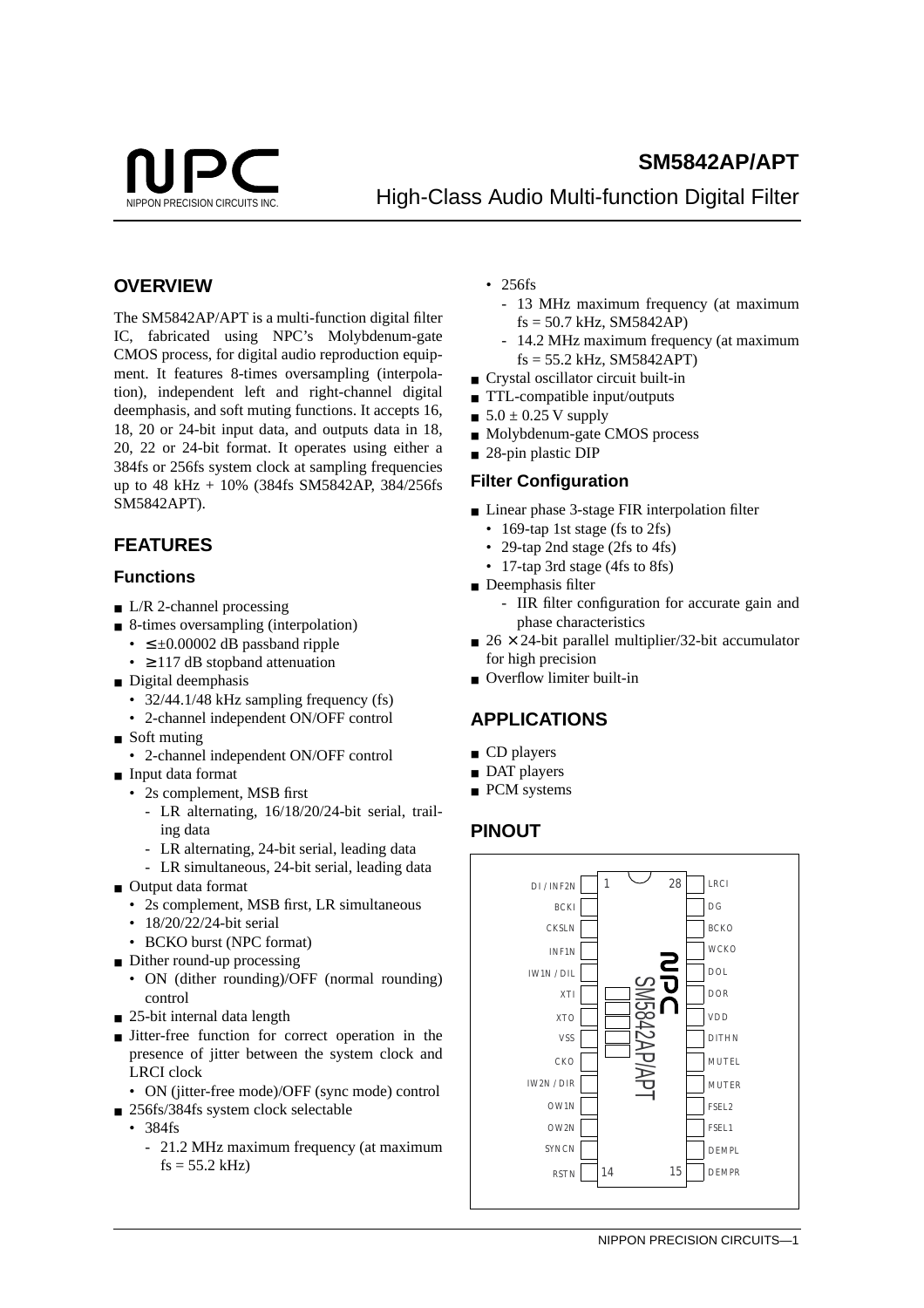# **PACKAGE DIMENSIONS**

Unit: mm

#### **28-pin plastic DIP**



### **BLOCK DIAGRAM**

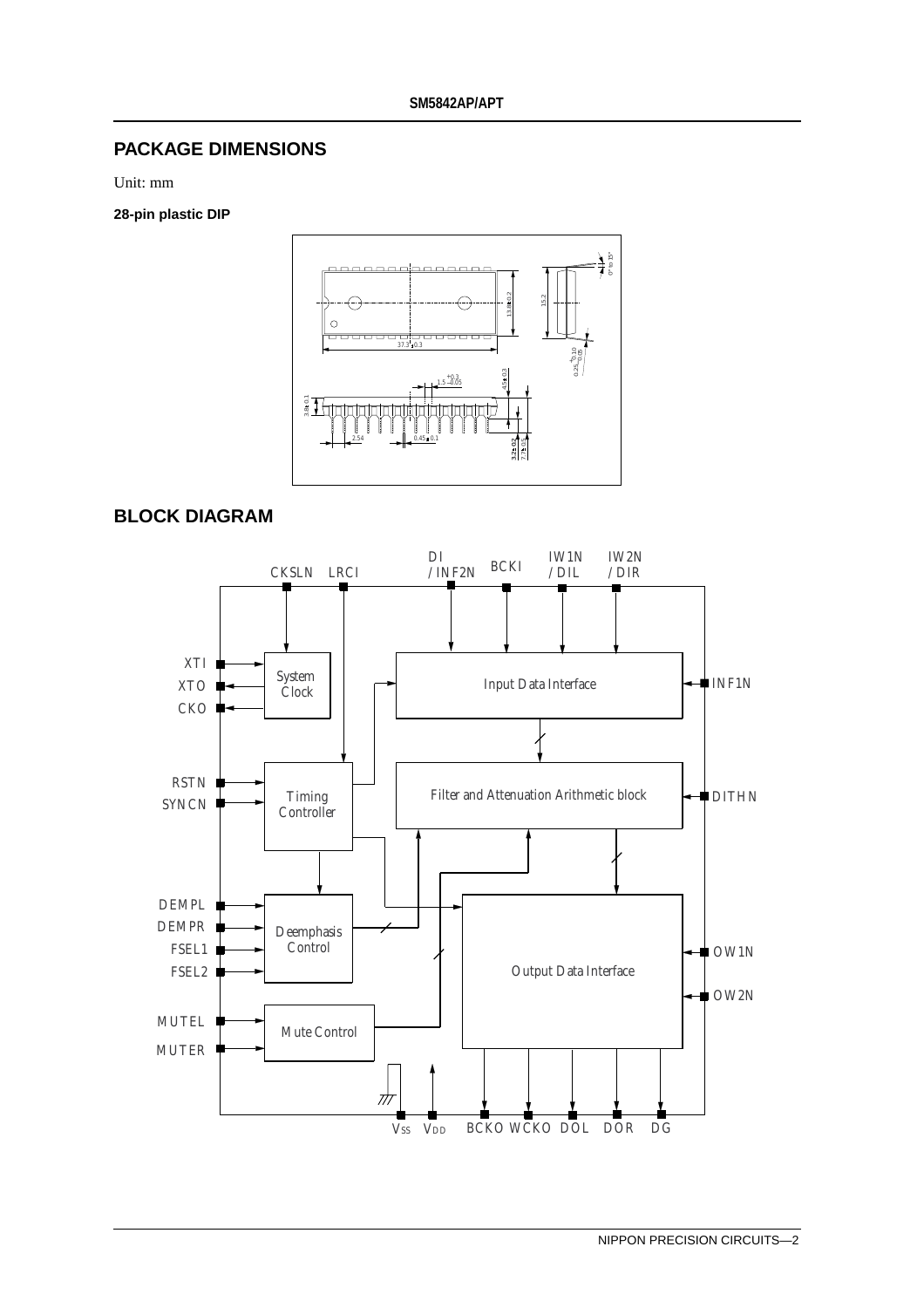# **PIN DESCRIPTION**

| Number         | Name               | IO <sup>1</sup> | <b>Description</b>                          |                                                                                 |  |                                                                                                                                                                                  |                   |                 |                               |                  |  |  |
|----------------|--------------------|-----------------|---------------------------------------------|---------------------------------------------------------------------------------|--|----------------------------------------------------------------------------------------------------------------------------------------------------------------------------------|-------------------|-----------------|-------------------------------|------------------|--|--|
| $\mathbf{1}$   | DI/INF2N           | Ip              |                                             | Data input when INF1N is LOW, and input format select pin 2 when INF1N is HIGH. |  |                                                                                                                                                                                  |                   |                 |                               |                  |  |  |
| 2              | <b>BCKI</b>        | Ip              |                                             | Input bit clock                                                                 |  |                                                                                                                                                                                  |                   |                 |                               |                  |  |  |
| 3              | <b>CKSLN</b>       | Ip              |                                             | Oscillator and system clock select input. 384fs when HIGH, and 256fs when LOW.  |  |                                                                                                                                                                                  |                   |                 |                               |                  |  |  |
|                |                    |                 |                                             | Input format select pin 1. INF1N and INF2N select the pin functions below.      |  |                                                                                                                                                                                  |                   |                 |                               |                  |  |  |
|                |                    |                 | <b>INF1N</b>                                | DI/INF2N                                                                        |  | Input format                                                                                                                                                                     |                   |                 | <b>Pin function selection</b> |                  |  |  |
|                |                    |                 |                                             |                                                                                 |  |                                                                                                                                                                                  |                   | DI/INF2N        | <b>IW1N/DIL</b>               | <b>IW2N/DIR</b>  |  |  |
| 4              | INF <sub>1</sub> N | Ip              | LOW                                         | LOW                                                                             |  | LR alternating, trailing data                                                                                                                                                    |                   | DI              | IW1N                          | IW2N             |  |  |
|                |                    |                 | LOW                                         | HIGH                                                                            |  |                                                                                                                                                                                  |                   |                 |                               |                  |  |  |
|                |                    |                 | <b>HIGH</b>                                 | LOW                                                                             |  | LR alternating, leading data                                                                                                                                                     |                   | INF2N           | DIL                           | <b>DIR</b>       |  |  |
|                |                    |                 | HIGH                                        | <b>HIGH</b>                                                                     |  | LR simultaneous, leading data                                                                                                                                                    |                   |                 |                               |                  |  |  |
|                |                    |                 |                                             |                                                                                 |  | Input bit length select pin 1 when INF1N is LOW, and left-channel data input when INF1N is HIGH.                                                                                 |                   |                 |                               |                  |  |  |
|                |                    |                 | IW1N and IW2N select the input data length. |                                                                                 |  |                                                                                                                                                                                  |                   |                 |                               |                  |  |  |
|                |                    |                 | <b>INF1N</b>                                |                                                                                 |  | <b>IW2N/DIL</b>                                                                                                                                                                  |                   | <b>IW1N/DIR</b> |                               | Input bit length |  |  |
|                |                    |                 |                                             |                                                                                 |  | LOW                                                                                                                                                                              |                   | LOW             |                               | 24 bits          |  |  |
| 5              | IW1N/DIL           | Ip              | LOW                                         |                                                                                 |  | LOW                                                                                                                                                                              |                   | <b>HIGH</b>     |                               | 20 bits          |  |  |
|                |                    |                 |                                             |                                                                                 |  | <b>HIGH</b>                                                                                                                                                                      |                   | LOW             |                               | 18 bits          |  |  |
|                |                    |                 |                                             |                                                                                 |  | <b>HIGH</b>                                                                                                                                                                      | <b>HIGH</b>       |                 | 16 bits                       |                  |  |  |
|                |                    |                 |                                             | <b>HIGH</b><br>24 bits<br>$\times$<br>$\times$                                  |  |                                                                                                                                                                                  |                   |                 |                               |                  |  |  |
| 6              | XTI                | $\mathbf{I}$    | Oscillator input connection                 |                                                                                 |  |                                                                                                                                                                                  |                   |                 |                               |                  |  |  |
| $\overline{7}$ | <b>XTO</b>         | $\mathbf{O}$    | Oscillator output connection                |                                                                                 |  |                                                                                                                                                                                  |                   |                 |                               |                  |  |  |
| 8              | <b>VSS</b>         | $\overline{a}$  | Ground                                      |                                                                                 |  |                                                                                                                                                                                  |                   |                 |                               |                  |  |  |
| 9              | <b>CKO</b>         | $\mathbf{O}$    |                                             |                                                                                 |  | Oscillator output clock. Same frequency as XTI.                                                                                                                                  |                   |                 |                               |                  |  |  |
| 10             | IW2N/DIR           | Ip              |                                             |                                                                                 |  | Input bit length select pin 2 when INF2N is LOW, and right-channel data input when INF2N is HIGH.<br>IW1N and IW2N select the input data length as shown in the table for pin 5. |                   |                 |                               |                  |  |  |
|                |                    |                 | Output length select bits.                  |                                                                                 |  |                                                                                                                                                                                  |                   |                 |                               |                  |  |  |
| 11             | OW1N               | Ip              |                                             | OW2N                                                                            |  |                                                                                                                                                                                  | OW1N              |                 | Output bit length             |                  |  |  |
|                |                    |                 |                                             | LOW<br>LOW                                                                      |  | 24 bits                                                                                                                                                                          |                   |                 |                               |                  |  |  |
|                |                    |                 |                                             | LOW                                                                             |  |                                                                                                                                                                                  | <b>HIGH</b>       |                 | 22 bits                       |                  |  |  |
| 12             | OW2N               | Ip              |                                             | HIGH                                                                            |  |                                                                                                                                                                                  | LOW               |                 | 20 bits                       |                  |  |  |
|                |                    |                 |                                             | <b>HIGH</b>                                                                     |  |                                                                                                                                                                                  | <b>HIGH</b>       |                 | 18 bits                       |                  |  |  |
| 13             | <b>SYNCN</b>       | Ip              |                                             |                                                                                 |  | Sync mode select pin. Normal sync mode when LOW, and jitter-free mode when HIGH.                                                                                                 |                   |                 |                               |                  |  |  |
| 14             | <b>RSTN</b>        | Ip              |                                             |                                                                                 |  | System reset. Reset operation when LOW, and normal operation when HIGH.                                                                                                          |                   |                 |                               |                  |  |  |
| 15             | DEMPR              | Ip              |                                             |                                                                                 |  | Right-channel deemphasis control signal. OFF when LOW, and ON when HIGH.                                                                                                         |                   |                 |                               |                  |  |  |
| 16             | DEMPR              | Ip              |                                             |                                                                                 |  | Left-channel deemphasis control signal. OFF when LOW, and ON when HIGH.                                                                                                          |                   |                 |                               |                  |  |  |
|                |                    |                 | Deemphasis filter select inputs             |                                                                                 |  |                                                                                                                                                                                  |                   |                 |                               |                  |  |  |
| 17             | FSEL1              | Ip              |                                             | FSEL1                                                                           |  |                                                                                                                                                                                  | FSEL <sub>2</sub> |                 | Sampling frequency (fs)       |                  |  |  |
|                |                    |                 |                                             | LOW                                                                             |  |                                                                                                                                                                                  | LOW               |                 | 44.1 kHz                      |                  |  |  |
|                |                    |                 |                                             | LOW                                                                             |  |                                                                                                                                                                                  | <b>HIGH</b>       |                 | 48 kHz                        |                  |  |  |
| 18             | FSEL <sub>2</sub>  | Ip              |                                             | <b>HIGH</b>                                                                     |  |                                                                                                                                                                                  | LOW               |                 | Invalid setting               |                  |  |  |
|                |                    |                 |                                             | <b>HIGH</b>                                                                     |  |                                                                                                                                                                                  | <b>HIGH</b>       |                 | 32 kHz                        |                  |  |  |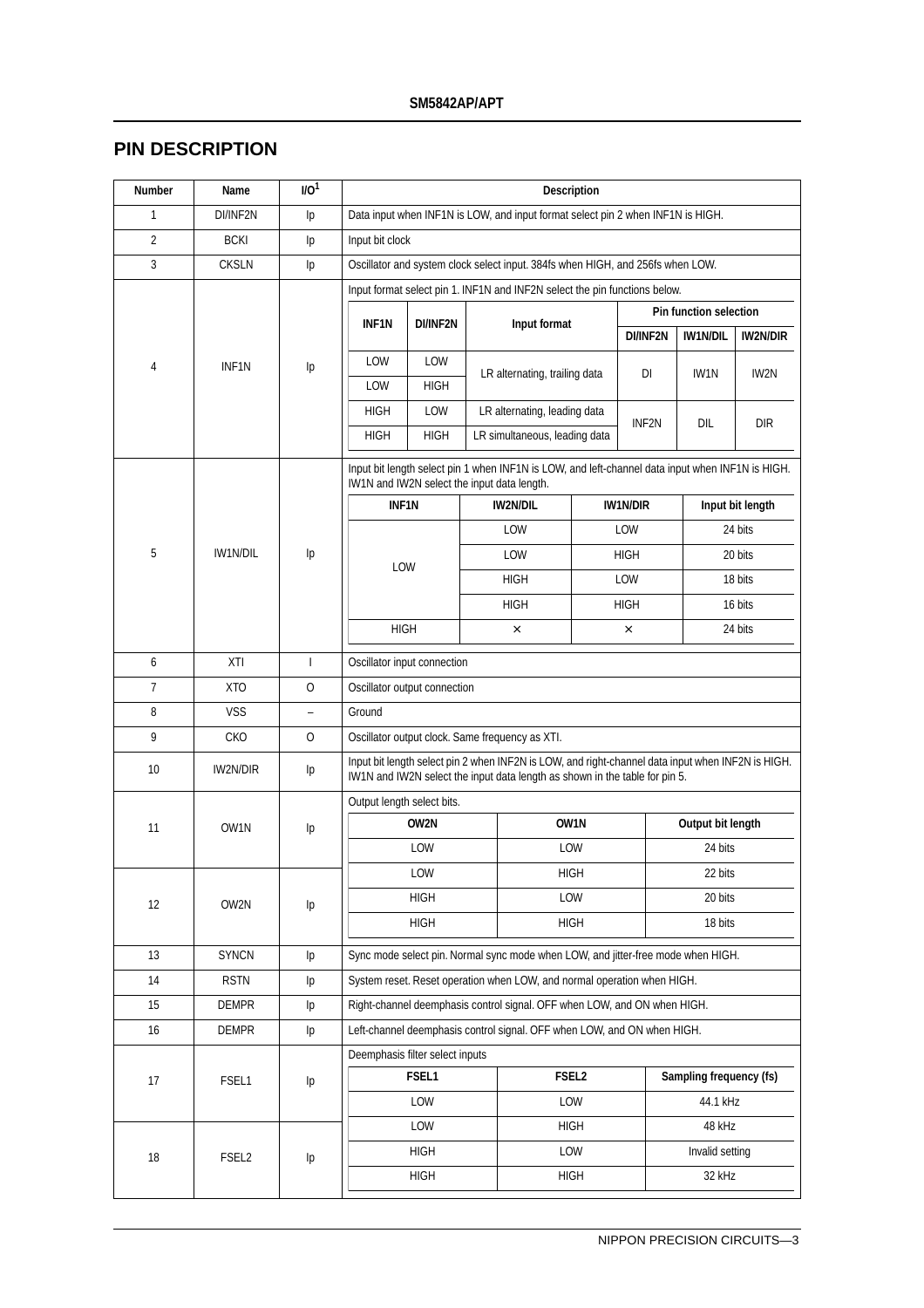### **SM5842AP/APT**

| <b>Number</b> | Name         | 1/10 <sup>1</sup> | <b>Description</b>                                                       |
|---------------|--------------|-------------------|--------------------------------------------------------------------------|
| 19            | <b>MUTER</b> | Ip                | Right-channel mute signal. Muting when HIGH, and normal output when LOW. |
| 20            | MUTEL        | Ip                | Left-channel mute signal. Muting when HIGH, and normal output when LOW.  |
| 21            | <b>DITHN</b> | Ip                | Dither processing control. ON when LOW, and OFF when HIGH.               |
| 22            | <b>VDD</b>   | -                 | 5 V supply                                                               |
| 23            | <b>DOR</b>   | $\Omega$          | Right-channel data output                                                |
| 24            | <b>DOL</b>   | $\Omega$          | Left-channel data output                                                 |
| 25            | <b>WCKO</b>  | $\Omega$          | Output word clock                                                        |
| 26            | <b>BCKO</b>  | $\Omega$          | Output bit clock                                                         |
| 27            | DG           | $\mathbf{O}$      | Deglitched output                                                        |
| 28            | LRCI         | Ip                | Input data sample rate (fs) clock                                        |

1. I = input, Ip = Input with pull-up resistor, O = output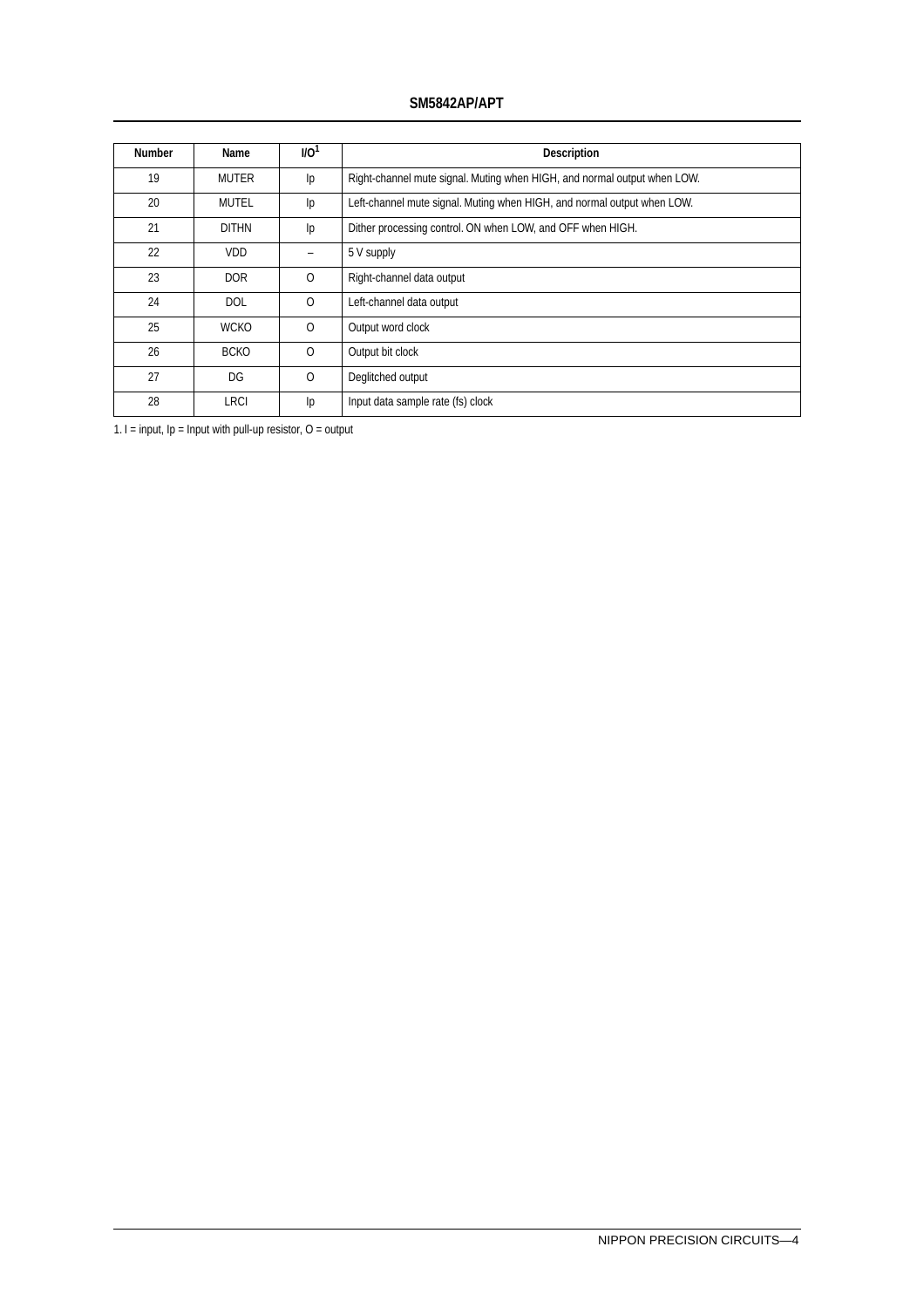# **SPECIFICATIONS**

# **Absolute Maximum Ratings**

 $V_{SS} = 0 V$ 

| Parameter                 | Symbol                                | Rating                          | Unit        |
|---------------------------|---------------------------------------|---------------------------------|-------------|
| Supply voltage range      | V <sub>DD</sub>                       | $-0.3$ to 7.0                   |             |
| Input voltage range       | $V_{\text{IN}}$                       | $-0.3$ to V <sub>DD</sub> + 0.3 |             |
| Storage temperature range | <sup>I</sup> stg                      | $-40$ to 125                    | $^{\circ}C$ |
| Power dissipation         | $P_D$                                 | 550                             | mW          |
| Soldering temperature     | $\mathsf{T}_{\mathsf{S} \mathsf{Id}}$ | 255                             | $^{\circ}C$ |
| Soldering time            | <sup>l</sup> sld                      | 10                              |             |

# **Recommended Operating Conditions**

 $V_{SS} = 0 V$ 

| Parameter                   | Symbol          | <b>Condition</b> | Rating       | Unit    |
|-----------------------------|-----------------|------------------|--------------|---------|
| Supply voltage range        | V <sub>DD</sub> |                  | 4.75 to 5.25 |         |
| Operating temperature range |                 | <b>SM5842AP</b>  | $-20$ to 80  | $\circ$ |
|                             | 'opr            | <b>SM5842APT</b> | $-20$ to 70  |         |

### **DC Electrical Characteristics**

 $V_{DD} = 4.75$  to 5.25 V,  $V_{SS} = 0$  V,  $T_a = -20$  to 80 °C

| Parameter                              | Symbol           | Condition                       |                          | Rating |                    |              |  |
|----------------------------------------|------------------|---------------------------------|--------------------------|--------|--------------------|--------------|--|
|                                        |                  |                                 | min                      | typ    | max                | Unit         |  |
| Current consumption                    | $I_{DD}$         | $V_{DD} = 5.0 V^1$              |                          | 60     | 80                 | mA           |  |
| XTI HIGH-level input voltage           | $V_{\text{I}H1}$ |                                 | $0.7V_{DD}$              |        |                    | $\mathsf{V}$ |  |
| XTI LOW-level input voltage            | $V_{IL1}$        |                                 |                          |        | 0.3V <sub>DD</sub> | V            |  |
| HIGH-level input voltage <sup>2</sup>  | V <sub>IH2</sub> |                                 | 2.4                      |        |                    | V            |  |
| LOW-level input voltage <sup>2</sup>   | $V_{IL2}$        |                                 | $\overline{\phantom{m}}$ |        | 0.5                | V            |  |
| HIGH-level output voltage <sup>3</sup> | V <sub>OH1</sub> | $I_{OH} = -0.4$ mA              | 2.5                      |        | -                  | $\mathsf{V}$ |  |
| LOW-level output voltage <sup>3</sup>  | $V_{OL1}$        | $I_{\Omega I} = 1.6 \text{ mA}$ | $\overline{\phantom{m}}$ |        | 0.4                | V            |  |
| XTO HIGH-level output voltage          | V <sub>OH2</sub> | $I_{OH} = -1.0$ mA              | $V_{DD} - 0.5$           |        | $\qquad \qquad -$  | $\vee$       |  |
| XTO LOW-level output voltage           | $V_{OL2}$        | $I_{OL} = 1.0$ mA               |                          |        | 0.4                | $\vee$       |  |
| XTI HIGH-level input current           | <sup>I</sup> LH  | $V_{IN} = V_{DD}$               |                          | 10     | 20                 | μA           |  |
| XTI LOW-level input current            | <sup>I</sup> LL1 | $V_{IN} = 0 V$                  |                          | 10     | 20                 | μA           |  |
| LOW-level input current <sup>2</sup>   | $l_{LL2}$        | $V_{IN} = 0 V$                  |                          | 10     | 20                 | μA           |  |
| Input leakage current <sup>2</sup>     | ŀщ               | $V_{IN} = V_{DD}$               |                          |        | 1.0                | μA           |  |

1. f<sub>SYS</sub> = 256fs = 14.2 MHz (CKSLN = LOW), no output load<br>2. Pins DI/INF2N, BCKI, CKSLN, INF1N, IW1N/DIL, IW2N/DIR, OW1N, OW2N, SYNCN, RSTN, DEMPR, DEMPL, FSEL1, FSEL2, MUTER, MUTEL, DITHN, LRCI

3. Pins CKO, DOL, DOR, BCKO, WCKO, DG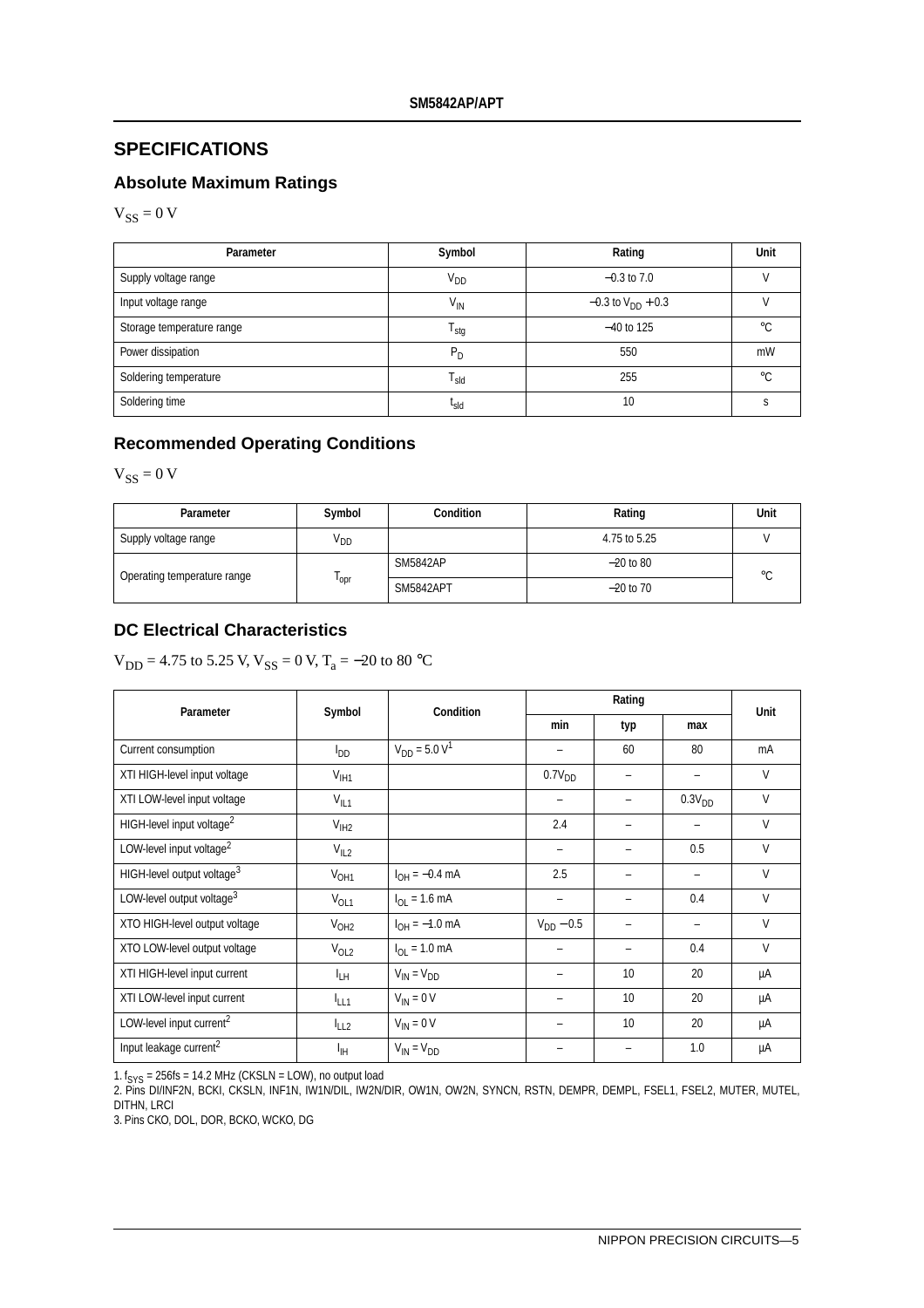### **AC Electrical Characteristics**

### **Input Clock (XTI: SM5842AP)**

### **Crystal oscillator**

fs = 384fs (CKSLN = HIGH):  $V_{DD}$  = 4.75 to 5.25 V,  $V_{SS}$  = 0 V, T<sub>a</sub> = -20 to 80 °C

| Parameter            | Symbol      |     | Rating                   | Unit |            |
|----------------------|-------------|-----|--------------------------|------|------------|
|                      |             | min | typ                      | max  |            |
| Oscillator frequency | <b>POSC</b> | 2.0 | $\overline{\phantom{0}}$ | 21.2 | <b>MHz</b> |

fs = 256fs (CKSLN = LOW):  $V_{DD}$  = 4.75 to 5.25 V,  $V_{SS}$  = 0 V, T<sub>a</sub> = -20 to 80 °C

| Parameter            | Symbol      |     | Rating                   |      | Unit       |
|----------------------|-------------|-----|--------------------------|------|------------|
|                      |             | min | typ                      | max  |            |
| Oscillator frequency | <b>POSC</b> | 1.0 | $\overline{\phantom{0}}$ | 13.0 | <b>MHz</b> |

#### **External clock input**

fs = 384fs (CKSLN = HIGH):  $V_{DD}$  = 4.75 to 5.25 V,  $V_{SS}$  = 0 V, T<sub>a</sub> = -20 to 80 °C

| Parameter                   | Symbol           |     | Unit |     |    |  |
|-----------------------------|------------------|-----|------|-----|----|--|
|                             |                  | min | typ  | max |    |  |
| Clock HIGH-level pulsewidth | <sup>L</sup> CWH | 20  |      | 250 | ns |  |
| Clock LOW-level pulsewidth  | ≀cw∟             | 20  |      | 250 | ns |  |
| Clock pulse cycle time      | ιχι              | 47  |      | 500 | ns |  |

fs = 256fs (CKSLN = LOW):  $V_{DD}$  = 4.75 to 5.25 V,  $V_{SS}$  = 0 V, T<sub>a</sub> = -20 to 80 °C

| Parameter                   | Symbol           |     | Unit |      |    |  |
|-----------------------------|------------------|-----|------|------|----|--|
|                             |                  | min | typ  | max  |    |  |
| Clock HIGH-level pulsewidth | <sup>L</sup> CWH | 35  |      | 500  | ns |  |
| Clock LOW-level pulsewidth  | <sup>l</sup> CWL | 35  |      | 500  | ns |  |
| Clock pulse cycle time      | ιχι              | 76  |      | 1000 | ns |  |

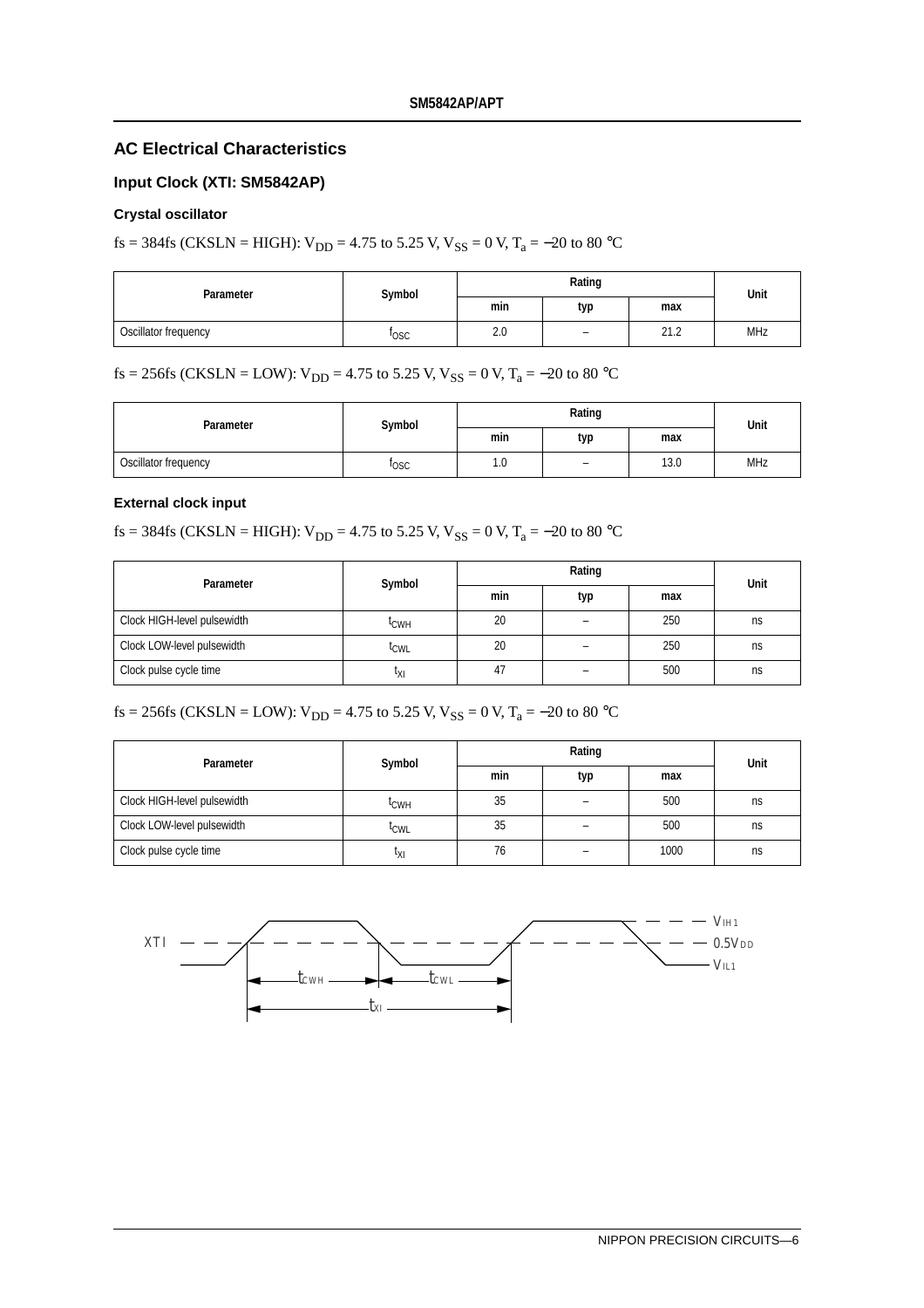#### **Input Clock (XTI: SM5842APT)**

#### **Crystal oscillator**

fs = 384fs (CKSLN = HIGH):  $V_{DD}$  = 4.75 to 5.25 V,  $V_{SS}$  = 0 V, T<sub>a</sub> = -20 to 70 °C

| Parameter            | Symbol |     | Unit                     |                |            |
|----------------------|--------|-----|--------------------------|----------------|------------|
|                      |        | min | typ                      | max            |            |
| Oscillator frequency | losc   | 2.0 | $\overline{\phantom{0}}$ | ว1 ว<br>ے ، اے | <b>MHz</b> |

# fs = 256fs (CKSLN = LOW):  $V_{DD}$  = 4.75 to 5.25 V,  $V_{SS}$  = 0 V, T<sub>a</sub> = -20 to 70 °C

| Parameter            | Symbol      |     | Unit                     |      |            |  |
|----------------------|-------------|-----|--------------------------|------|------------|--|
|                      |             | min | typ                      | max  |            |  |
| Oscillator frequency | <b>losc</b> | 1.0 | $\overline{\phantom{0}}$ | 14.2 | <b>MHz</b> |  |

#### **External clock input**

fs = 384fs (CKSLN = HIGH):  $V_{DD}$  = 4.75 to 5.25 V,  $V_{SS}$  = 0 V, T<sub>a</sub> = -20 to 70 °C

| Parameter                   | Symbol           |     | Unit |     |    |  |
|-----------------------------|------------------|-----|------|-----|----|--|
|                             |                  | min | typ  | max |    |  |
| Clock HIGH-level pulsewidth | <sup>L</sup> CWH | 20  |      | 250 | ns |  |
| Clock LOW-level pulsewidth  | <sup>l</sup> CWL | 20  |      | 250 | ns |  |
| Clock pulse cycle time      | ιχι              | 47  |      | 500 | ns |  |

# fs = 256fs (CKSLN = LOW):  $V_{DD}$  = 4.75 to 5.25 V,  $V_{SS}$  = 0 V, T<sub>a</sub> = -20 to 70 °C

| Parameter                   | Symbol           |     | Unit |      |    |
|-----------------------------|------------------|-----|------|------|----|
|                             |                  | min | typ  | max  |    |
| Clock HIGH-level pulsewidth | <sup>L</sup> CWH | 30  |      | 500  | ns |
| Clock LOW-level pulsewidth  | <sup>L</sup> CWL | 30  |      | 500  | ns |
| Clock pulse cycle time      | ιχι              | 70  |      | 1000 | ns |

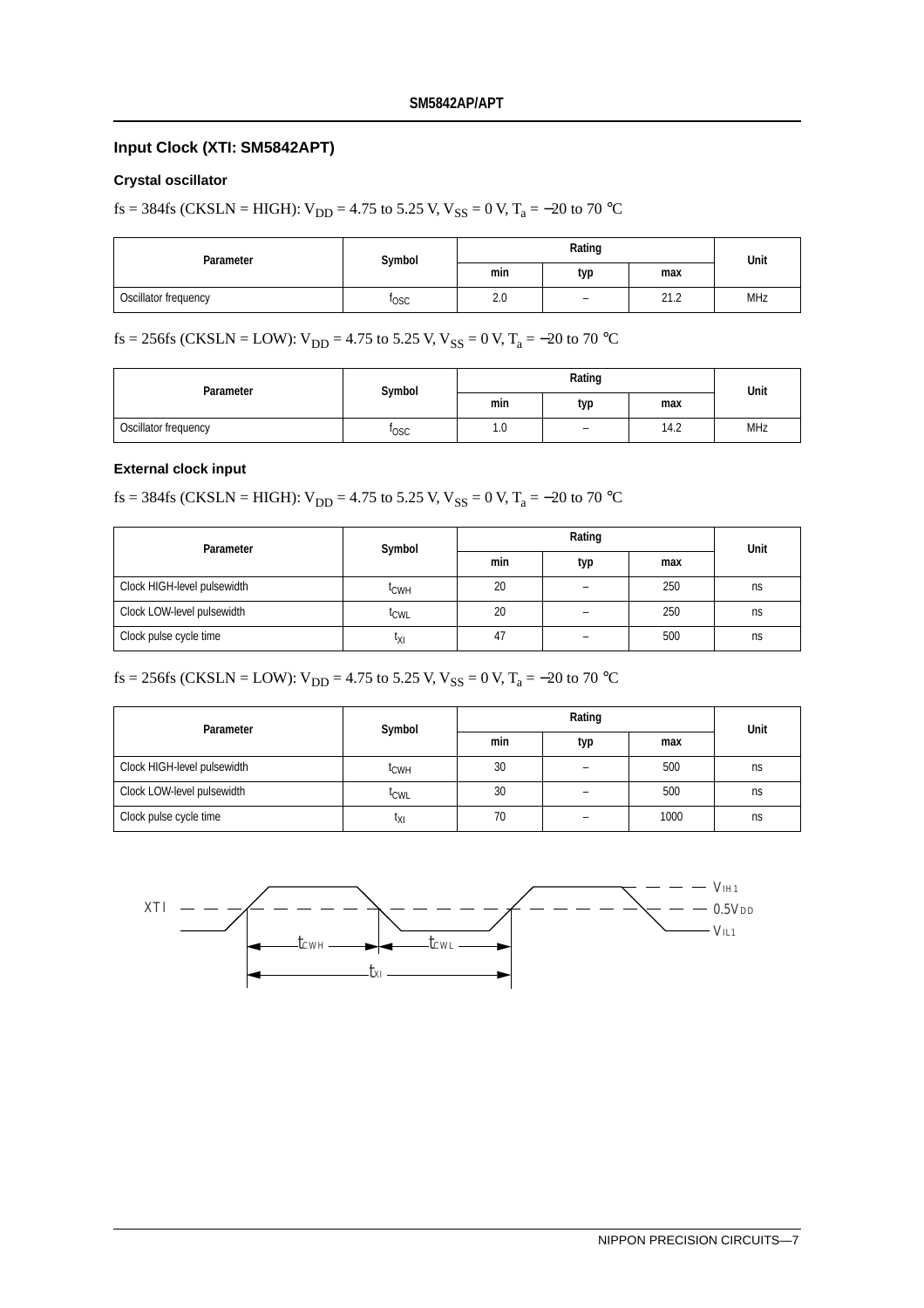#### **Serial input timing (BCKI, DI, DIL, DIR, LRCI)**

SM5842AP:  $V_{DD}$  = 4.75 to 5.25 V,  $V_{SS}$  = 0 V, T<sub>a</sub> = -20 to 80 °C SM5842APT:  $V_{DD} = 4.75$  to 5.25 V,  $V_{SS} = 0$  V,  $T_a = -20$  to 70 °C

| Parameter                           | Symbol            |     | Rating |     | Unit |
|-------------------------------------|-------------------|-----|--------|-----|------|
|                                     |                   | min | typ    | max |      |
| <b>BCKI HIGH-level pulsewidth</b>   | $t_{\text{BCWH}}$ | 50  |        |     | ns   |
| <b>BCKI LOW-level pulsewidth</b>    | $t_{\text{BCWL}}$ | 50  |        |     | ns   |
| <b>BCKI</b> pulse cycle             | $t_{\text{BCY}}$  | 100 |        |     | ns   |
| DIN setup time                      | $t_{DS}$          | 50  |        |     | ns   |
| DIN hold time                       | $t_{DH}$          | 50  |        |     | ns   |
| Last BCKI rising edge to LRCI edge  | t <sub>BL</sub>   | 50  |        |     | ns   |
| LRCI edge to first BCKI rising edge | ЧB                | 50  |        |     | ns   |



#### **Reset timing (RSTN)**

SM5842AP:  $V_{DD}$  = 4.75 to 5.25 V,  $V_{SS}$  = 0 V, T<sub>a</sub> = -20 to 80 °C SM5842APT:  $V_{DD} = 4.75$  to 5.25 V,  $V_{SS} = 0$  V,  $T_a = -20$  to 70 °C

| Parameter                      | Symbol           | <b>Condition</b>   | Rating |     |     | Unit |
|--------------------------------|------------------|--------------------|--------|-----|-----|------|
|                                |                  |                    | min    | typ | max |      |
| RST LOW-level reset pulsewidth |                  | At power-ON        |        |     | -   | us   |
|                                | <sup>I</sup> RST | At all other times | 50     |     | -   | ns   |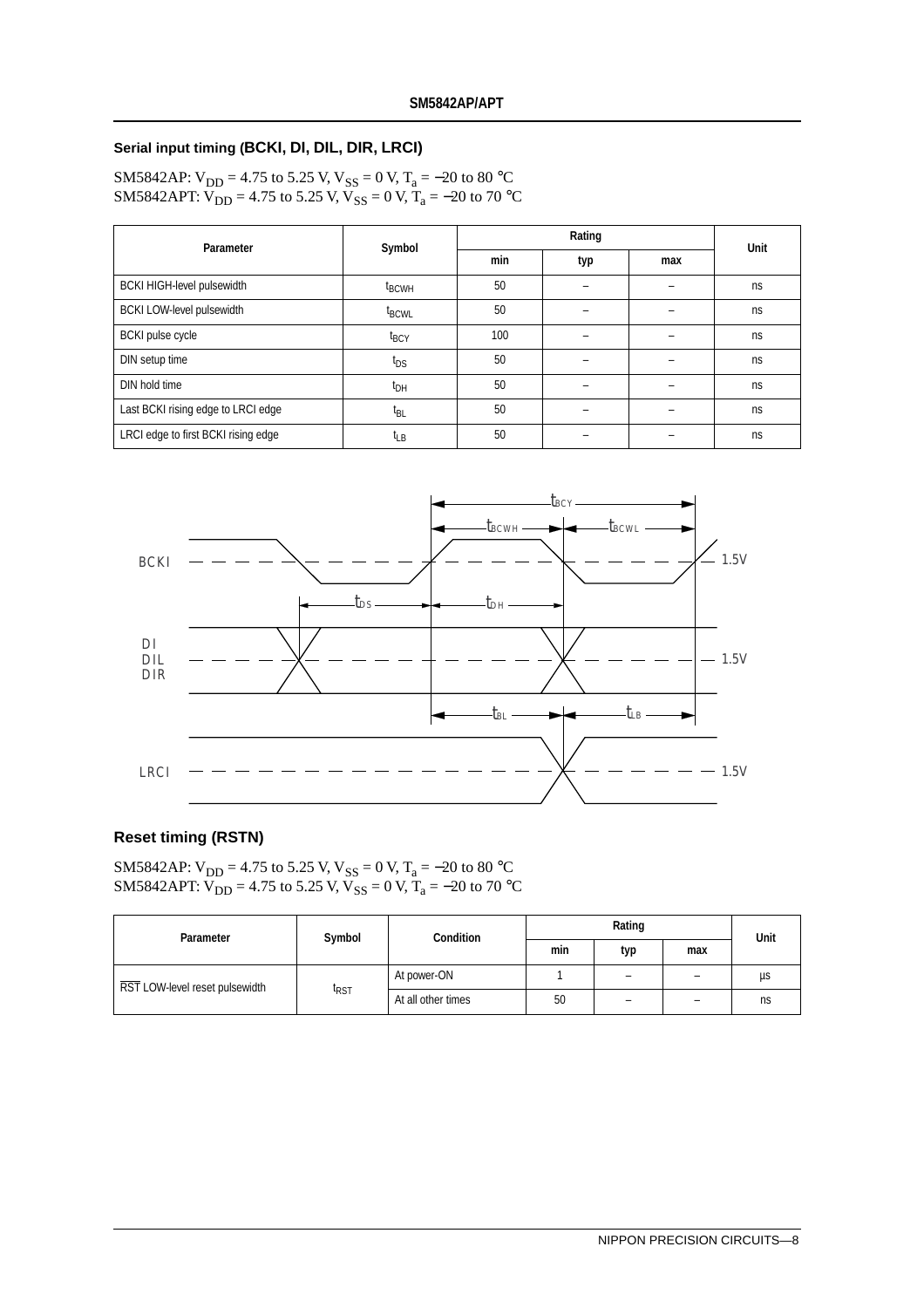#### **Output timing**

SM5842AP: V<sub>DD</sub> = 4.75 to 5.25 V, V<sub>SS</sub> = 0 V, T<sub>a</sub> = –20 to 80 °C, C<sub>L</sub> = 15 pF SM5842APT:  $V_{DD}$  = 4.75 to 5.25 V,  $V_{SS}$  = 0 V, T<sub>a</sub> = -20 to 70 °C, C<sub>L</sub> = 15 pF

| Parameter                           | Symbol<br>Condition |                          |      | Rating |     |             |  |
|-------------------------------------|---------------------|--------------------------|------|--------|-----|-------------|--|
|                                     |                     |                          | min  | typ    | max | <b>Unit</b> |  |
| XTI to XTO delay                    | t <sub>XTO</sub>    | XTI fall to XTO rise     | 3    |        | 15  | ns.         |  |
| XTI to CKO delay                    | t <sub>CKO</sub>    | XTI fall to CKO fall     | 10   |        | 35  | ns.         |  |
| XTI to BCKO delay (CKSLN = $HIGH$ ) | $t_{sbH}$           | XTI fall to BCKO rise    | 20   |        | 65  | ns          |  |
|                                     | $t_{\text{sbL}}$    | XTI fall to BCKO fall    | 20   |        | 65  |             |  |
| XTI to BCKO delay (CKSLN = $LOW$ )  | $t_{sbH}$           | XTI fall to BCKO rise    | 20   |        | 65  | ns.         |  |
|                                     | $t_{\text{shL}}$    | XTI fall to BCKO fall    | 20   |        | 65  |             |  |
| BCKO to DOL, DOR, WCKO delay        | $t_{\sf bdH}$       | BCKO fall to output rise | $-5$ |        | 10  | ns          |  |
|                                     | $t_{\text{bdl}}$    | BCKO fall to output fall | $-5$ |        | 10  |             |  |
| CKO to DOL, DOR, WCKO, DG delay     | $t_{\text{cdH}}$    | CKO fall to output rise  | 12   |        | 45  | ns          |  |
|                                     | $t_{\text{cdL}}$    | CKO fall to output fall  | 12   |        | 45  |             |  |
| XTO to DOL, DOR, WCKO, DG delay     | $t_{\mathsf{xdH}}$  | XTO rise to output rise  | 15   |        | 50  | ns          |  |
|                                     | $I_{\text{XdL}}$    | XTO rise to output fall  | 15   |        | 50  |             |  |

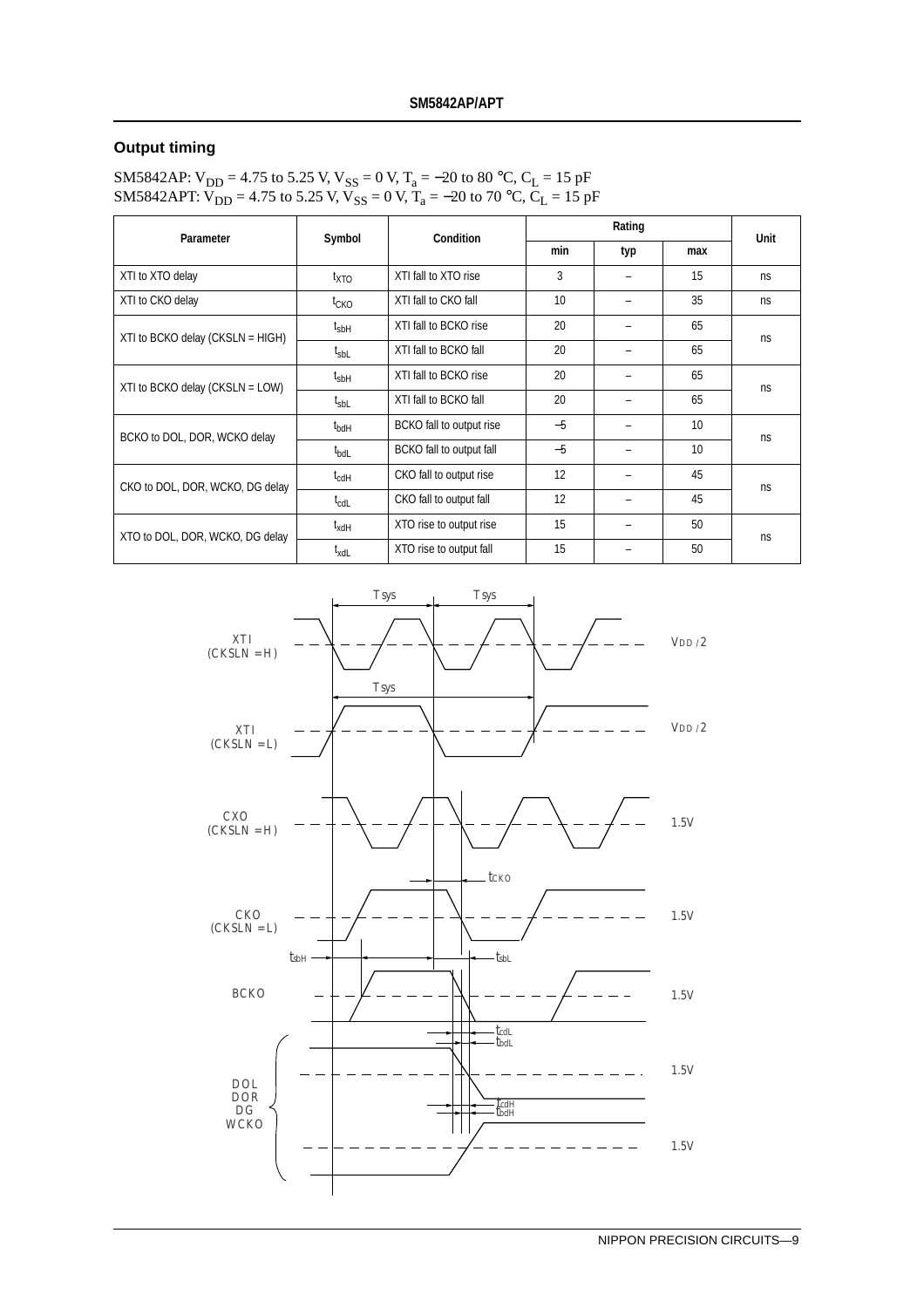# **Filter Characteristics**

#### **8-times interpolation filter**

| Parameter            | Rating                |
|----------------------|-----------------------|
| Passband             | 0 to 0.4535fs         |
| Stopband             | 0.5465fs to 7.4535fs  |
| Passband ripple      | $\leq \pm 0.00002$ dB |
| Stopband attenuation | $\geq$ 117 dB         |
| Group delay          | Fixed                 |

#### **8fs filter response with deemphasis OFF**



#### **8fs filter passband response with deemphasis OFF**



**8fs filter transition response with deemphasis OFF**

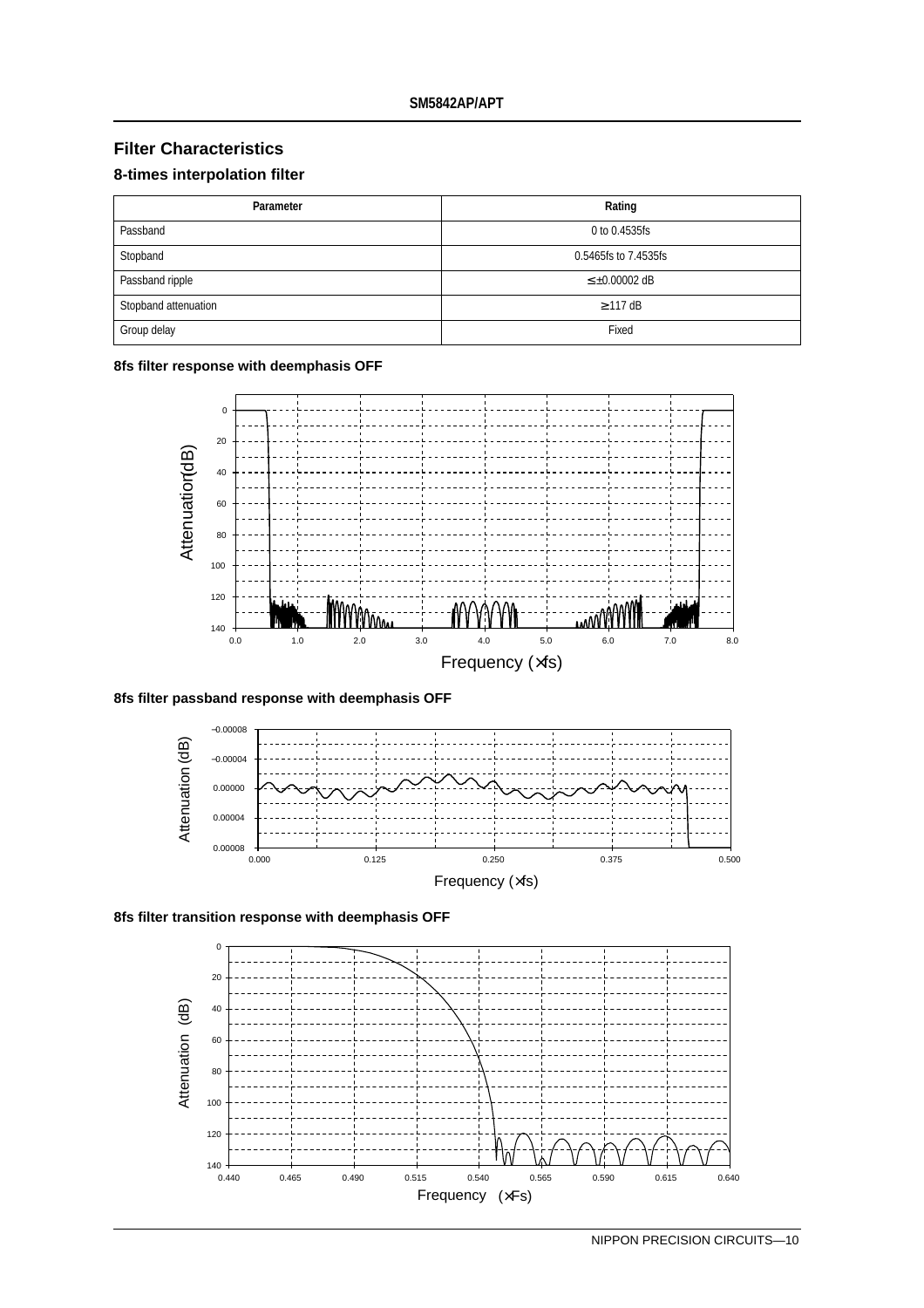#### **Deemphasis filter**

| Parameter                           |                 | Sampling frequency (fs) |           |           |  |
|-------------------------------------|-----------------|-------------------------|-----------|-----------|--|
|                                     |                 | 32 kHz                  | 44.1 kHz  | 48 kHz    |  |
| Passband bandwidth (kHz)            |                 | 0 to 14.5               | 0 to 20.0 | 0 to 21.7 |  |
| Deviation from ideal characteristic | Attenuation     | $\leq \pm 0.001$ dB     |           |           |  |
|                                     | Phase, $\theta$ | 0 to $1.5^\circ$        |           |           |  |

**Passband response with deemphasis ON (logarithmic frequency axis)**

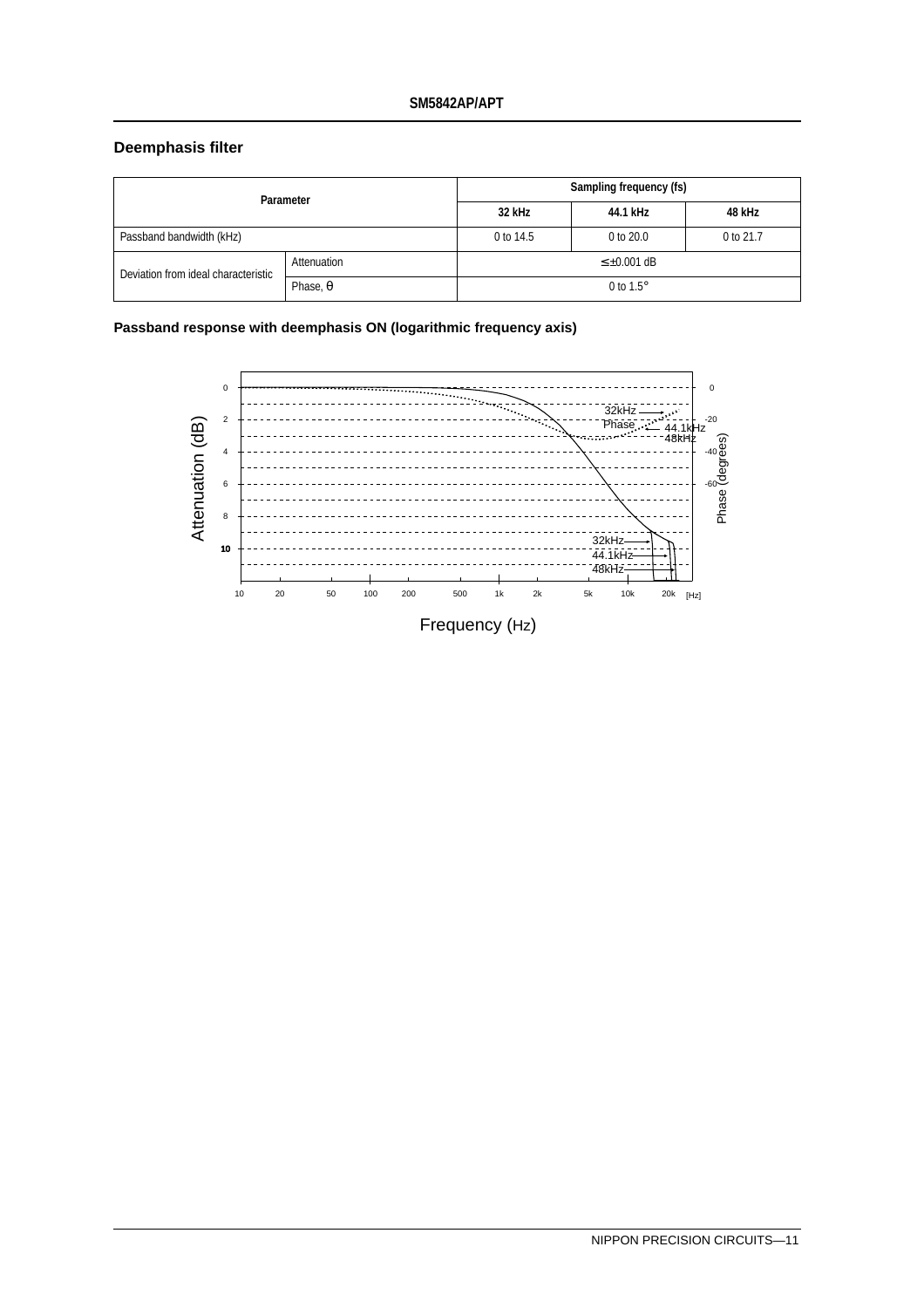# **FUNCTIONAL DESCRIPTION**

The basic arithmetic block is shown in figure 1, and the function of each block is described in the following sections.



Figure 1. Arithmetic block diagram

#### **8-times Oversampling (Interpolation)**

The interpolation arithmetic block is comprised of 3 cascaded, 2-times FIR interpolation filters, as shown in figure 1.

The input signal is sampled at rate fs, and then 8 times oversampling data is output. Sampling noise in the 0.5465fs to 7.4535fs stopband is removed by the interpolation filter.

### **Digital Deemphasis**

The digital deemphasis filter has the same construction as analog filters. It is implemented as an IIR filter to faithfully reproduce the gain and phase characteristics of standard analog deemphasis filters. The three sets of filter coefficients for the three  $fs =$ 32.0/44.1/48.0 kHz sampling frequencies are selected by FSEL1 and FSEL2 when the sampling frequency is specified, as shown in table 1. Independent deemphasis for the left and right channel is controlled independently by DEMPL and DEMPR, respectively. Digital deemphasis is ON when DEMPL/DEMPR is HIGH, and OFF when DEMPL/DEMPR is LOW.

Table 1. Sampling frequency select

| <b>FSEL1</b> | <b>FSEL2</b><br>Sampling frequency (fs) |                 |  |
|--------------|-----------------------------------------|-----------------|--|
| LOW          | LOW                                     | 44.1 kHz        |  |
| LOW          | <b>HIGH</b>                             | 48 kHz          |  |
| <b>HIGH</b>  | LOW                                     | Invalid setting |  |
| <b>HIGH</b>  | <b>HIGH</b>                             | 32 kHz          |  |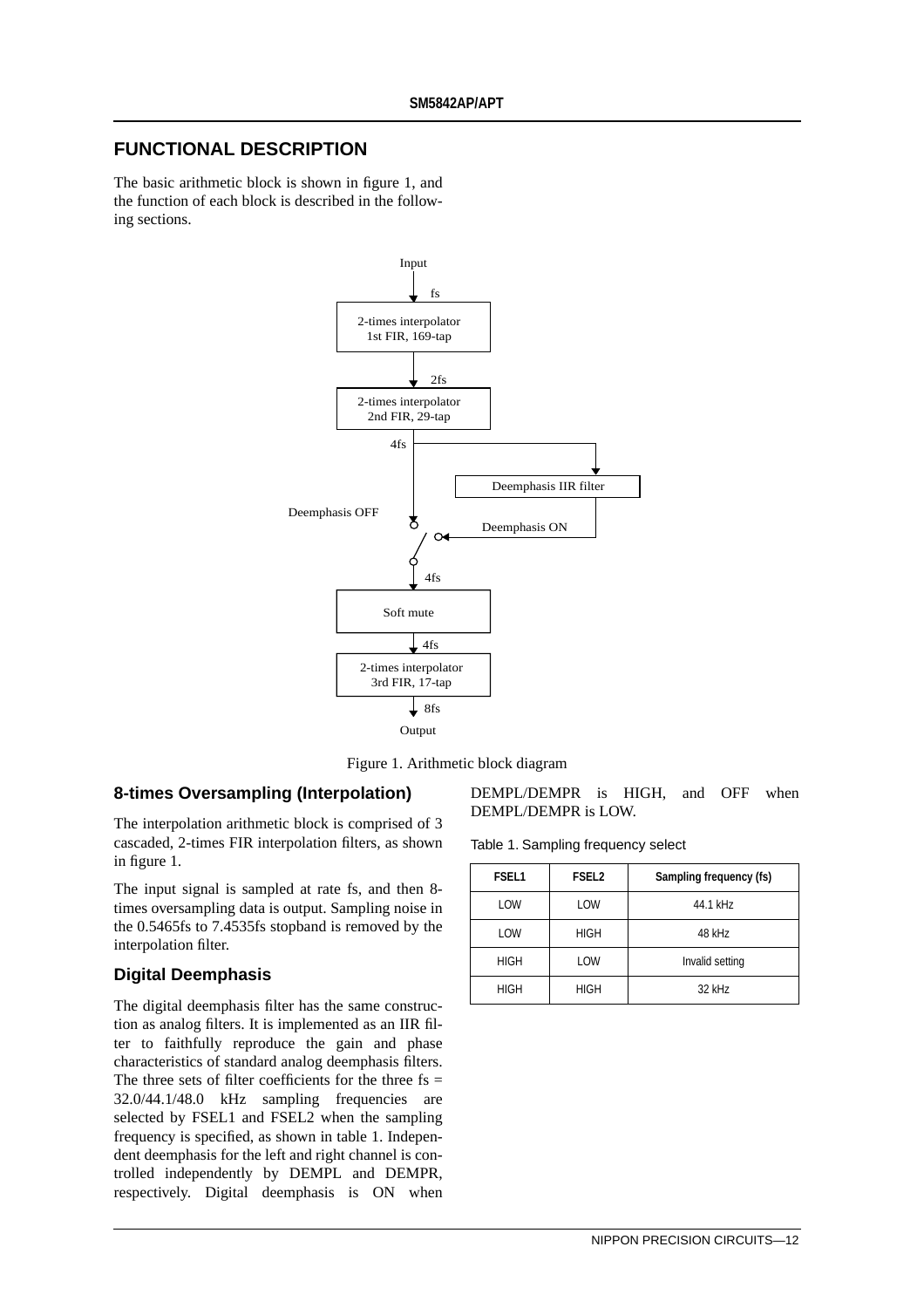### **Soft Muting**

Muting of the left and right channel is controlled independently by MUTEL and MUTER, respectively. Muting is ON when MUTEL/MUTER is HIGH, muting is OFF when MUTEL/MUTER is LOW.

When MUTEL/MUTER goes HIGH, the attenuation changes smoothly from 0 to  $-\infty$  dB in 512/fs, or

### **System Clock (XTI, XTO, CKO, CKSLN)**

Two system clock frequencies, 384fs and 256fs, can be used. An external clock source can be input on XTI, or a crystal oscillator can be constructed by connecting a crystal between XTI and XTO. The system clock is also buffered and then output on CKO. The system clock frequency selection and the internal clock frequency are shown in table 2.

approximately 11.6 ms when  $fs = 44.1$  kHz. When MUTEL/MUTER goes LOW, muting is released and the attenuation changes smoothly from −∞ to 0 dB, again taking approximately 11.6 ms.

When RSTN goes LOW, the DOL and DOR outputs go LOW, immediately muting the output signal. Muting is released and timing is synchronized when RSTN goes HIGH.

Table 2. System clock frequency select

| Parameter                                       | <b>CKSLN</b>          |          |  |
|-------------------------------------------------|-----------------------|----------|--|
|                                                 | <b>HIGH</b>           | LOW      |  |
| XTI input clock frequency $(f_{X1} = 1/t_{X1})$ | 384fs                 | $256$ fs |  |
| CKO clock frequency                             | 384fs                 | $256$ fs |  |
| Internal clock frequency $(t_{\text{SYS}})$     | $2 \times t_{\rm VI}$ | ιχι      |  |



Figure 2. Clock generator circuit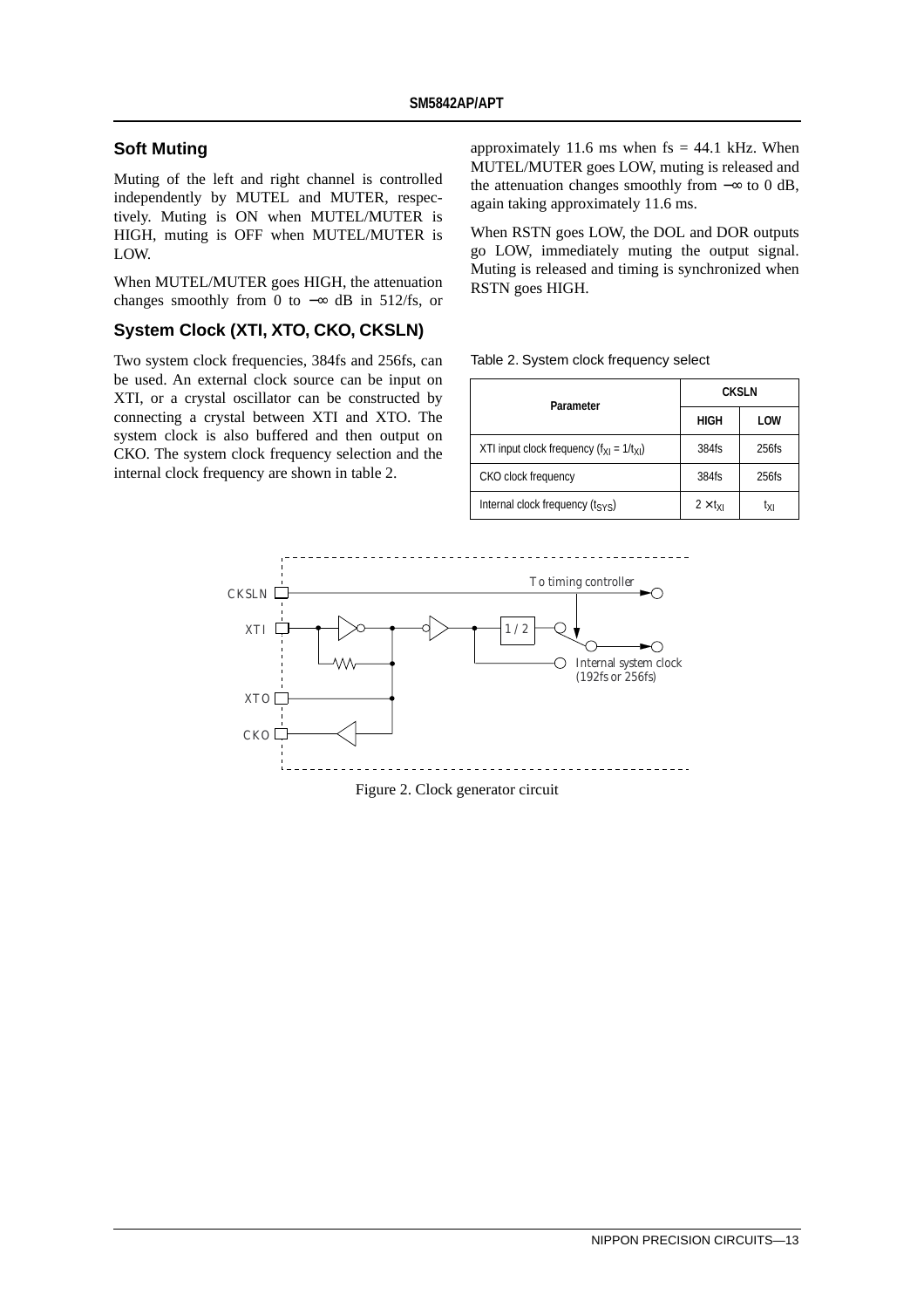### **Audio Data Input (INF1N, INF2N, IW1N, IW2N, DI, DIL, DIR, BCKI, LRCI)**

The input data format and several input pin functions are selected by the state of INF1N and INF2N as shown in table 3.

| <b>INF1N</b> | DI/INF2N    | Input format                                | <b>Pin function selection</b> |                 |      |
|--------------|-------------|---------------------------------------------|-------------------------------|-----------------|------|
|              |             | DI/INF2N                                    | <b>IW1N/DIL</b>               | <b>IW2N/DIR</b> |      |
| LOW          | LOW         | LR alternating <sup>1</sup> , trailing data | DI                            | IW1N            | IW2N |
| LOW          | <b>HIGH</b> |                                             |                               |                 |      |
| <b>HIGH</b>  | LOW         | LR alternating, leading data                | INF2N                         | DIL             | Dir  |
| <b>HIGH</b>  | <b>HIGH</b> | LR simultaneous <sup>2</sup> , leading data |                               |                 |      |

Table 3. Pin function select

1. Alternating left-channel and right-channel data input on a single input DI.

2. Simultaneous left-channel and right-channel data input on two inputs, DIL and DIR, respectively.

The input data word length is selected by the state of IW1N and IW2N when INF1N is LOW. 24-bit is selected when INF1N is HIGH.

Table 4. Input word length

| <b>INF1N</b> | <b>IW2N/DIL</b> | <b>IW1N/DIR</b> | Input word length |
|--------------|-----------------|-----------------|-------------------|
|              | LOW             | <b>LOW</b>      | 24 bits           |
|              | LOW             | <b>HIGH</b>     | 22 bits           |
| LOW          | <b>HIGH</b>     | <b>LOW</b>      | 18 bits           |
|              | <b>HIGH</b>     | <b>HIGH</b>     | 16 bits           |
| <b>HIGH</b>  | ×               | ×               | 24 bits           |

#### **Jitter-free Function (SYNCN)**

The arithmetic circuit and output control timing is derived from the system clock, and is therefore independent of the input LRCI and BCKI clocks. Accordingly, any jitter in the data input clock (LRCI and BCKI) does not cause jitter in the output.

Generally, the internal timing is synchronized to the LRCI input timing after a system reset release, when RSTN goes from LOW to HIGH, on the first LRCI clock start edge. If the input timing and LRCI start edge timing subsequently drift, the input timing is automatically resynchronized when the timing error exceeds a certain value. There are 2 timing error values at which resynchronization occurs, selected by the state of SYNCN.

#### **Jitter-free mode (SYNCN = HIGH)**

When SYNCN is HIGH, the timing error value is  $\pm 3/8 \times$  (LRCI clock period). When the difference between the input timing and LRCI start edge position do not exceed this value, internal timing is not

resynchronized and all functions continue to operate normally.

#### **Sync mode (SYNCN = LOW)**

When SYNCN is LOW, the timing error value is  $\pm 1$  $\times$  (system clock period), which is a much smaller timing error tolerance than in jitter-free mode. In this mode, the internal timing is guaranteed to follow the LRCI clock timing within this tolerance, making this mode useful for systems constructed from a multiple number of SM5842AP/APT devices.

Note that resynchronization affects the internal operation and can generate a momentary click noise output.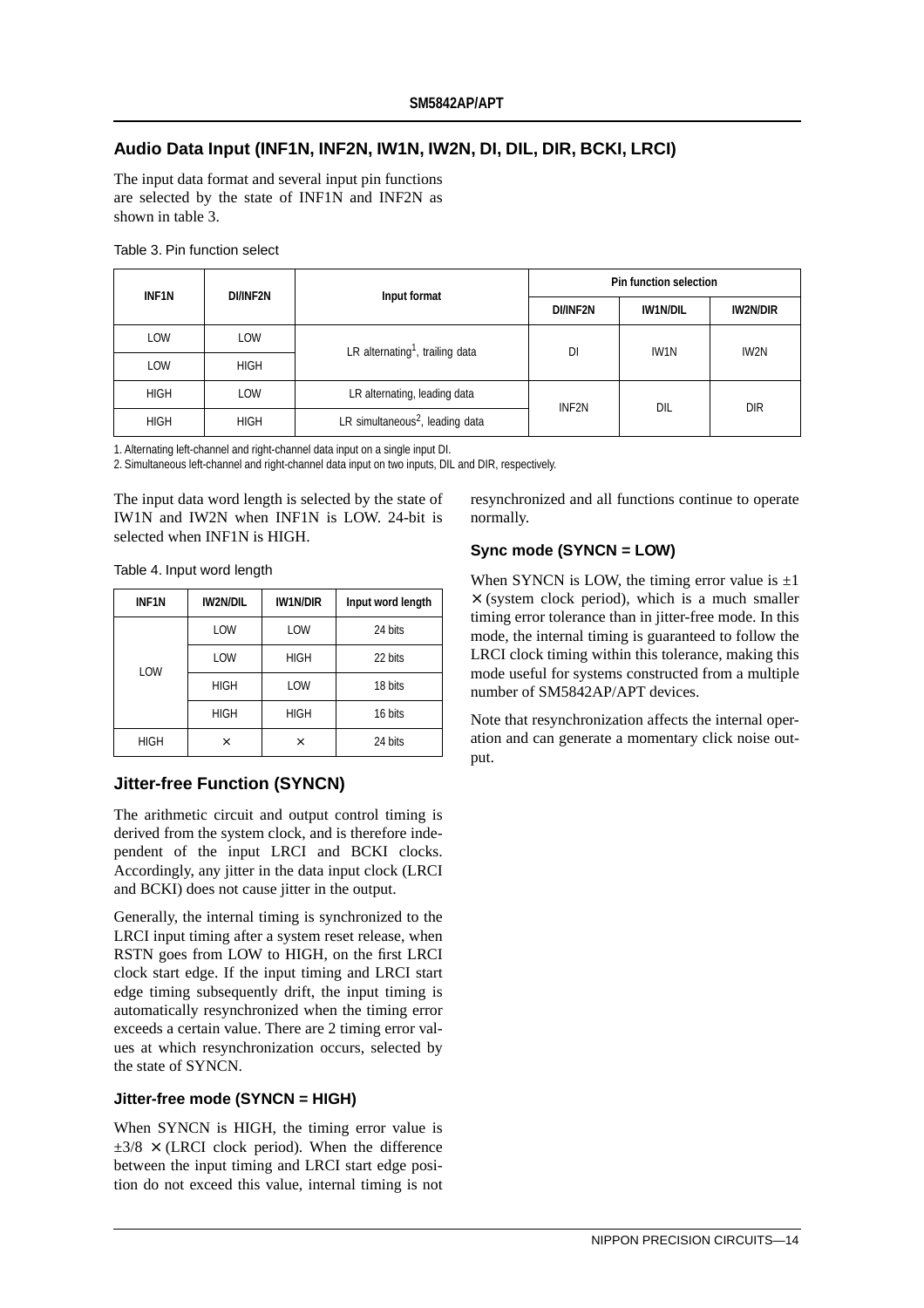### **Audio Data Output (DOL, DOR, BCKO, WCKO, OW20N)**

The output data is in serial, simultaneous left and right-channel, 2s complement, MSB first, BCKO burst (NPC format) format. The output data word length is selected by the state of OW1N and OW2N as shown in table 5.

| OW <sub>1N</sub> | OW2N        | Output word length |
|------------------|-------------|--------------------|
| LOW              | LOW         | 24 bits            |
| LOW              | <b>HIGH</b> | 22 bits            |
| <b>HIGH</b>      | LOW         | 20 bits            |
| <b>HIGH</b>      | <b>HIGH</b> | 18 bits            |

Table 5. Output word length select

8fs serial data is output in sync with the falling edge of the internal system clock and BCKO clock. The output timing is determined by CKSLN and the output word length. When CKSLN is LOW, the output timing is the same for different output word lengths. Only the number of BCKO bit clock pulses word changes depending on the output word length selected. When CKSLN is HIGH, however, the output timing for 24-bit output mode starts 1 bit earlier than for 18/20/22-bit output mode.

Table 6. Output timing

| Parameter        | Symbol          |             | <b>CKSLN = LOW</b> |
|------------------|-----------------|-------------|--------------------|
| Bit clock rate   | ίg              | $1/192$ fs  | $1/256$ fs         |
| Data word length | I <sub>DW</sub> | $24t_{SYS}$ | $32$ tsvs          |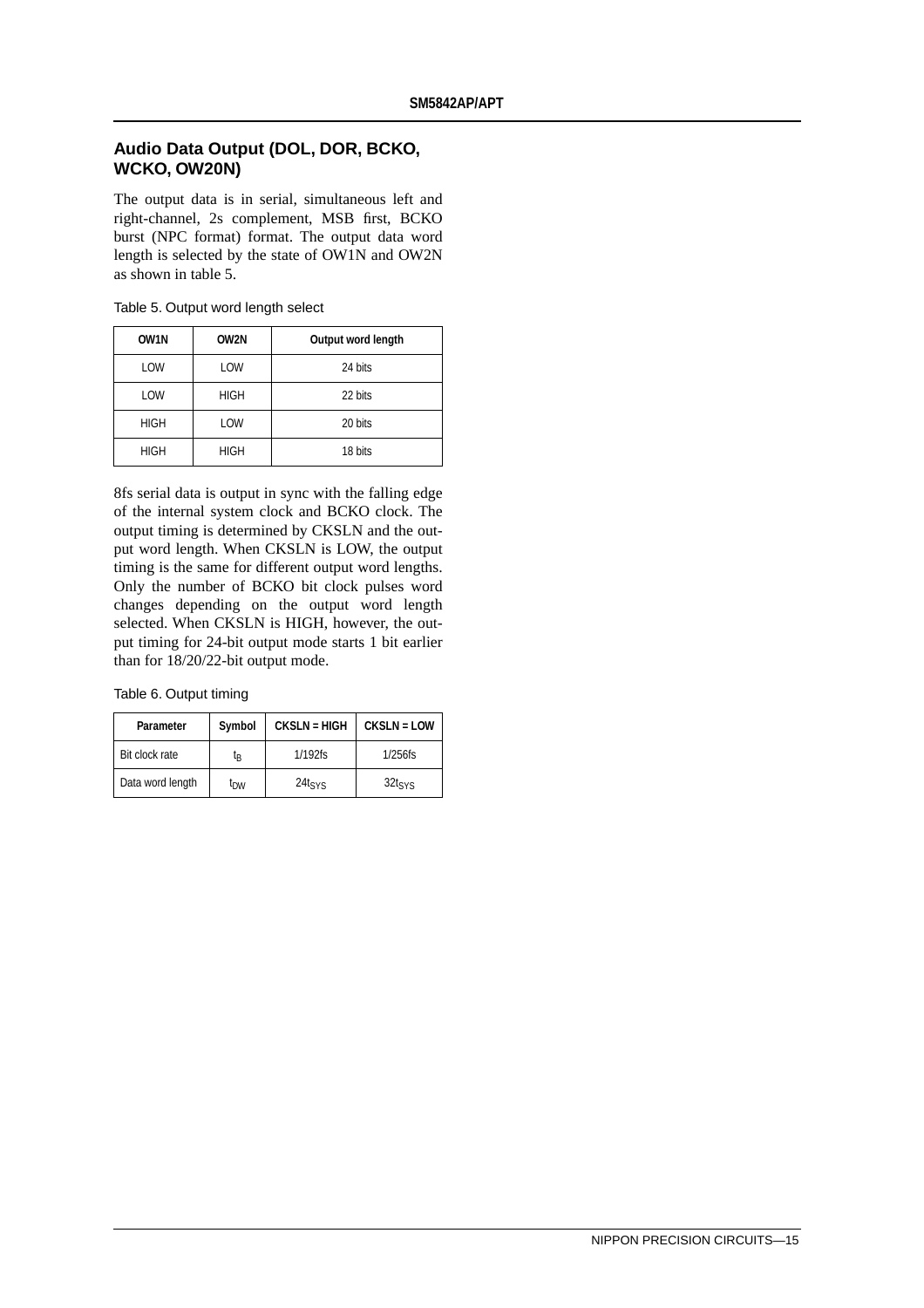#### **System Reset (RSTN)**

Under normal operating conditions, the SM5842AP/APT does not need to be reset. However, it can be reset when you want to synchronize the LRCI clock and internal operation timing in jitterfree mode.

The system is reset by applying a LOW-level pulse on RSTN.

The arithmetic and output timing counters are reset on the first LRCI start edge after reset is released, as long as the XTI clock has already stabilized. The LRCI start edge is determined by the state of INF1N and INF2N. When INF1N is LOW or when both INF1N and INF2N are HIGH, the start edge is the

rising edge. When INF1N is HIGH and INF2N is LOW, the start edge is the falling edge.

When RSTN is LOW, the DOL and DOR outputs are LOW, muting the output signal to an attenuation level of −∞.

The power-ON reset pulse can be applied by a microcontroller or, for systems where XTI and LRCI are stable at power-ON, by connecting a capacitor of about 300 pF between RSTN and VSS. For systems that do not use a microcontroller, the capacitor must be chosen such that the XTI and LRCI clocks fully stabilize before RSTN goes from LOW to HIGH.



Figure 3. System reset timing and output muting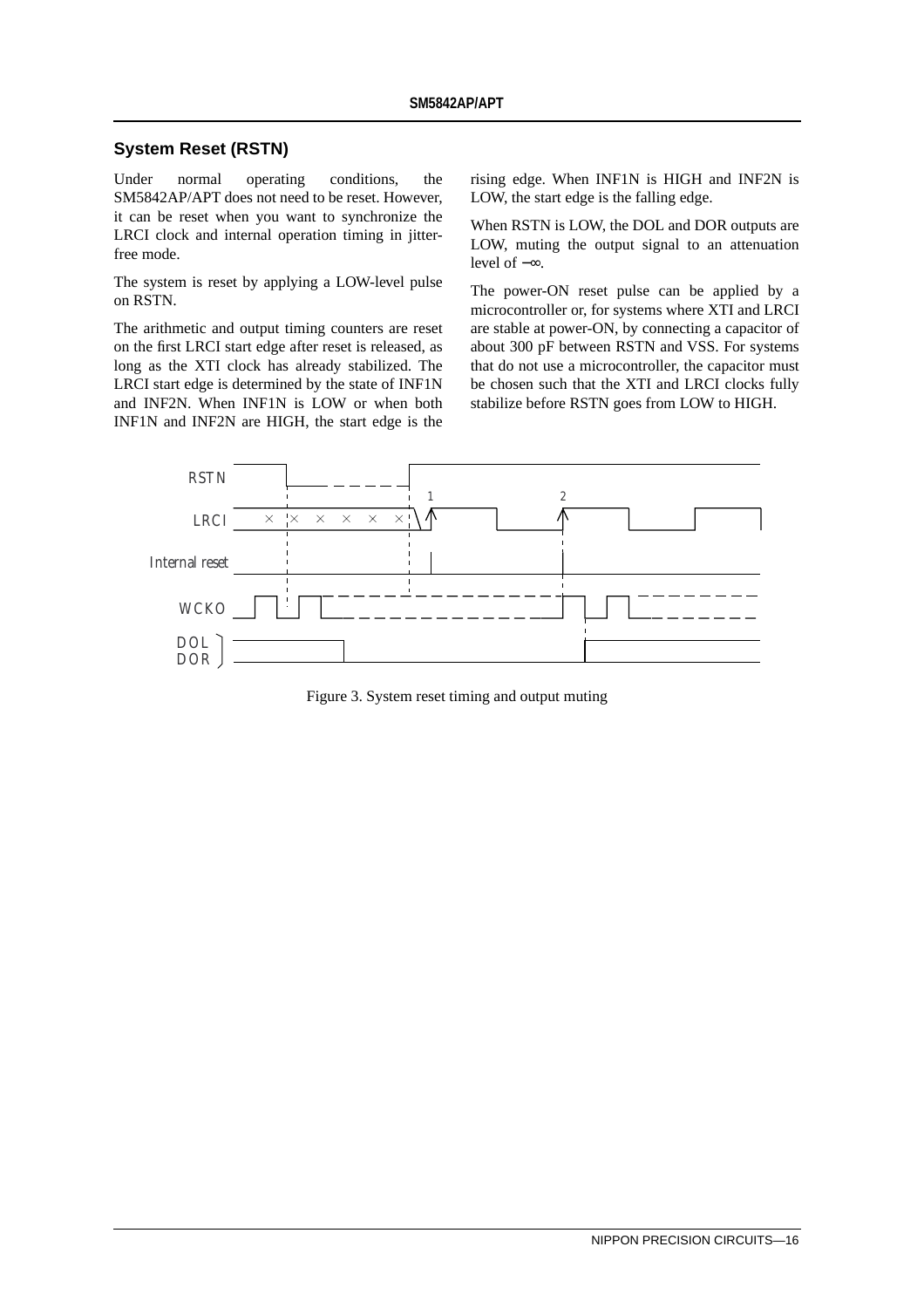# **TIMING DIAGRAMS**

# **Input Timing Examples (DIN, BCKI, LRCI)**







INF1N HIGH, INF2N = LOW. Data following LSB is ignored. Requires minimum 24 BCKI clock pulses.

### Figure 5. LR alternating, leading data, 24-bit input



INF1N = INF2N = HIGH.

Data following LSB is ignored. Requires minimum 24 BCKI clock pulses.

Figure 6. LR simultaneous, leading data, 20-bit input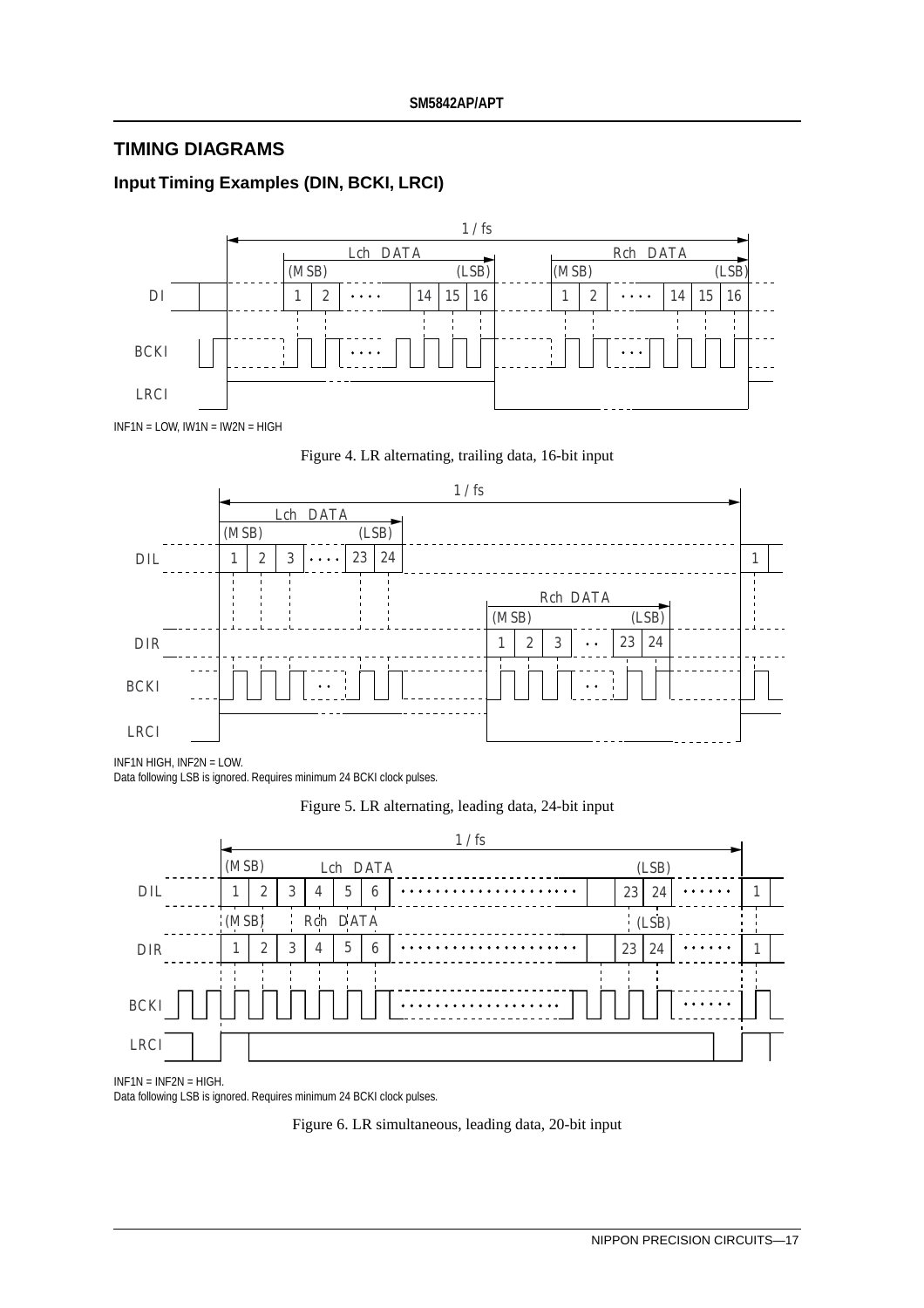

### **Output Timing Examples (DOL, DOR, BCKO, WCKO, DG)**

The number of output bits is determined by the output bit length selected.





The number of output bits is determined by the output bit length selected.





The number of output bits is determined by the output bit length selected.

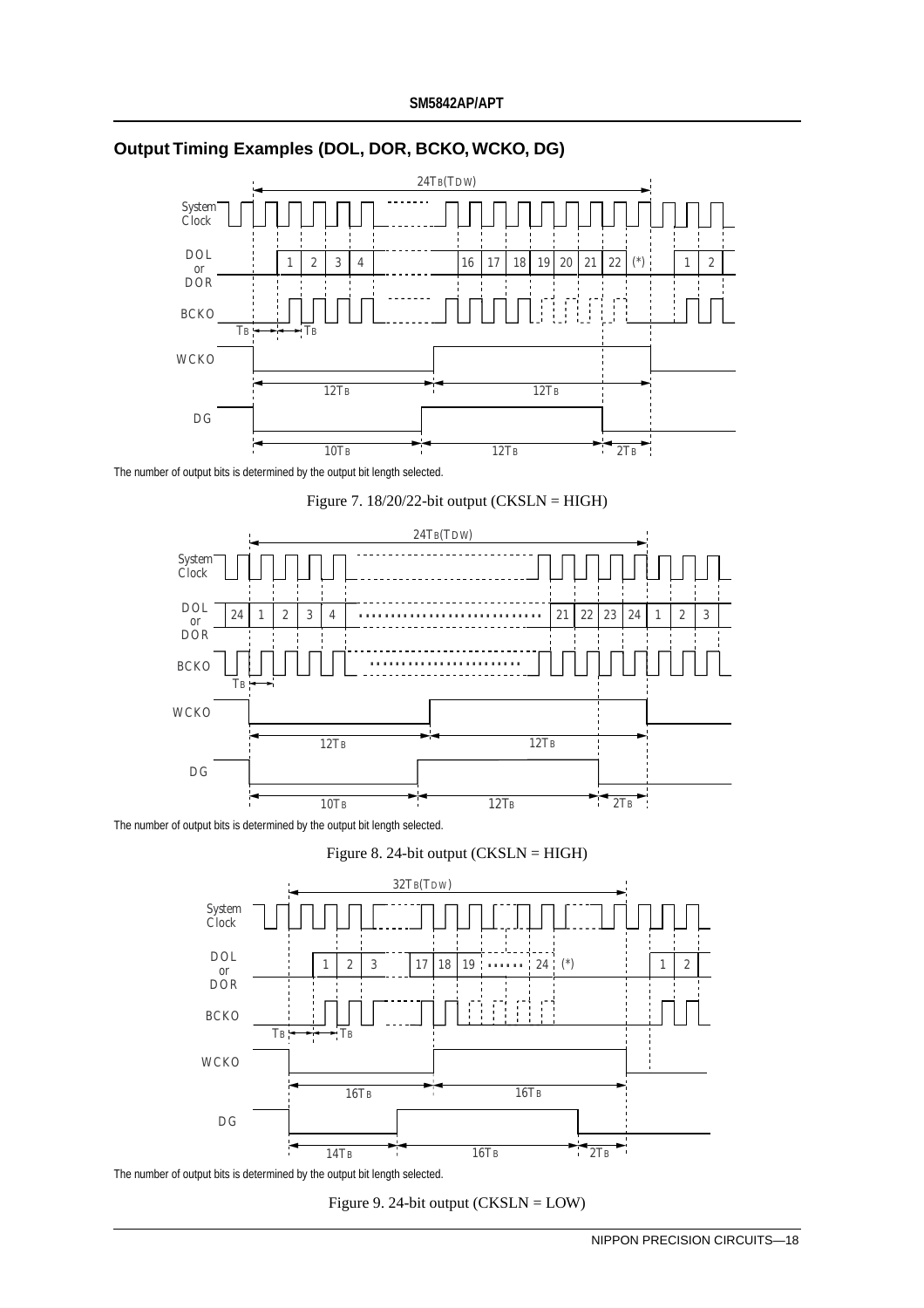### **Data Input to Output Delay Timing**

This is the digital filter arithmetic computation time from the completion of data input at rate fs  $(t_{\text{INPUT}})$  on the rising edge of LRCI to the start of data output at rate  $8fs$  (t $_{\rm OUTPUT})$  on the falling edge of WCKO.

| Table 7. Output delay |
|-----------------------|
|-----------------------|

| <b>CKSLN</b>        | <b>SYNCN</b> | Mode                    | t <sub>output</sub> – t <sub>input</sub> |
|---------------------|--------------|-------------------------|------------------------------------------|
| LOW (256fs)         | LOW          | After reset + sync mode | 48.625/fs                                |
|                     | <b>HIGH</b>  | Jitter-free mode        | $48.25$ /fs $-49.0$ /fs                  |
| <b>HIGH (384fs)</b> | LOW          | After reset + sync mode | 48.75/fs                                 |
|                     | <b>HIGH</b>  | Jitter-free mode        | $48.375$ /fs $- 49.125$ /fs              |



Figure 10. Delay timing 1



Figure 11. Delay timing 2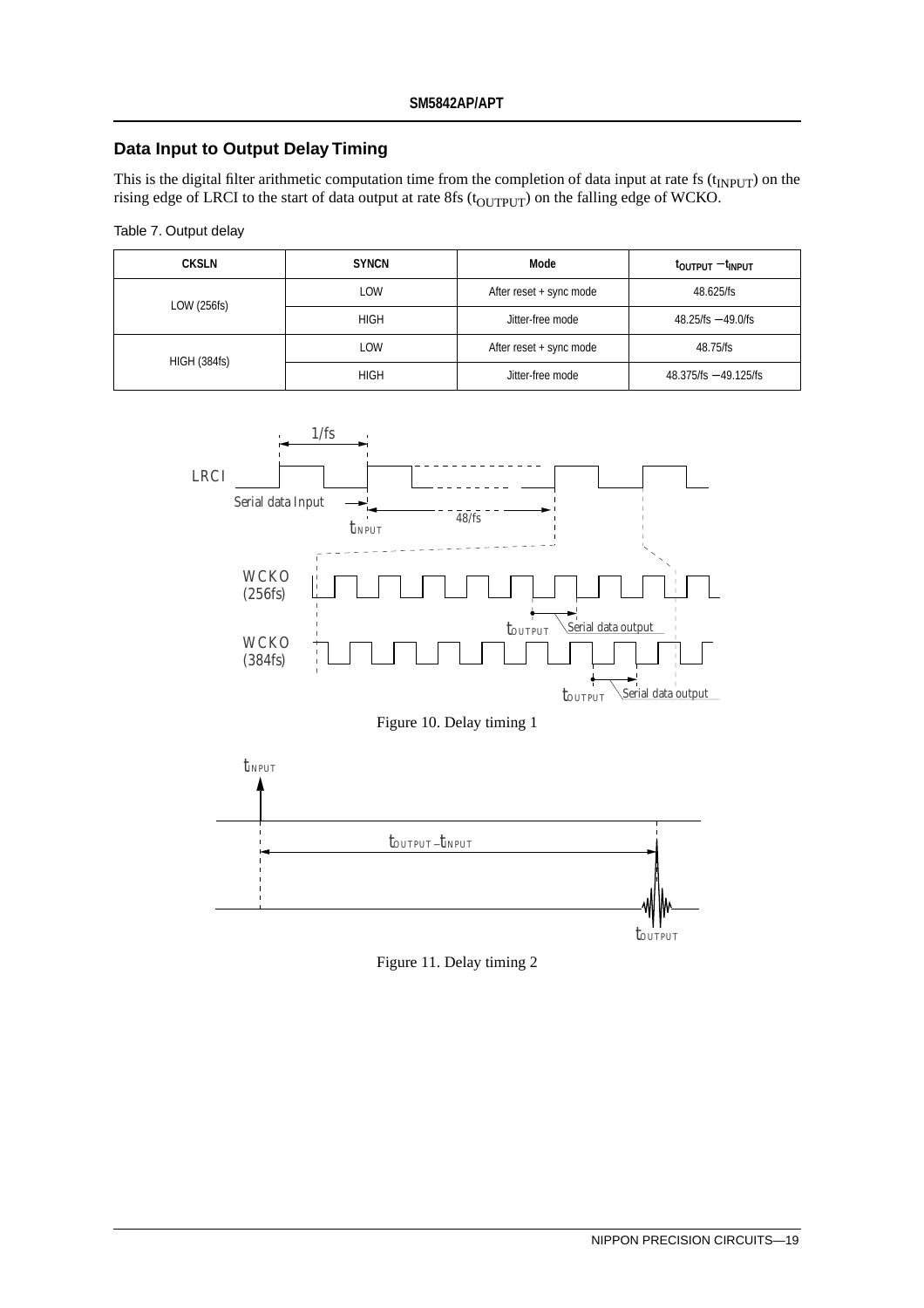### **APPLICATION CIRCUITS**

### **Input Interface Circuits**

### **CD decoder (CXD2500Q) connection**



**Digital audio interface receiver (YM3623B) connection**

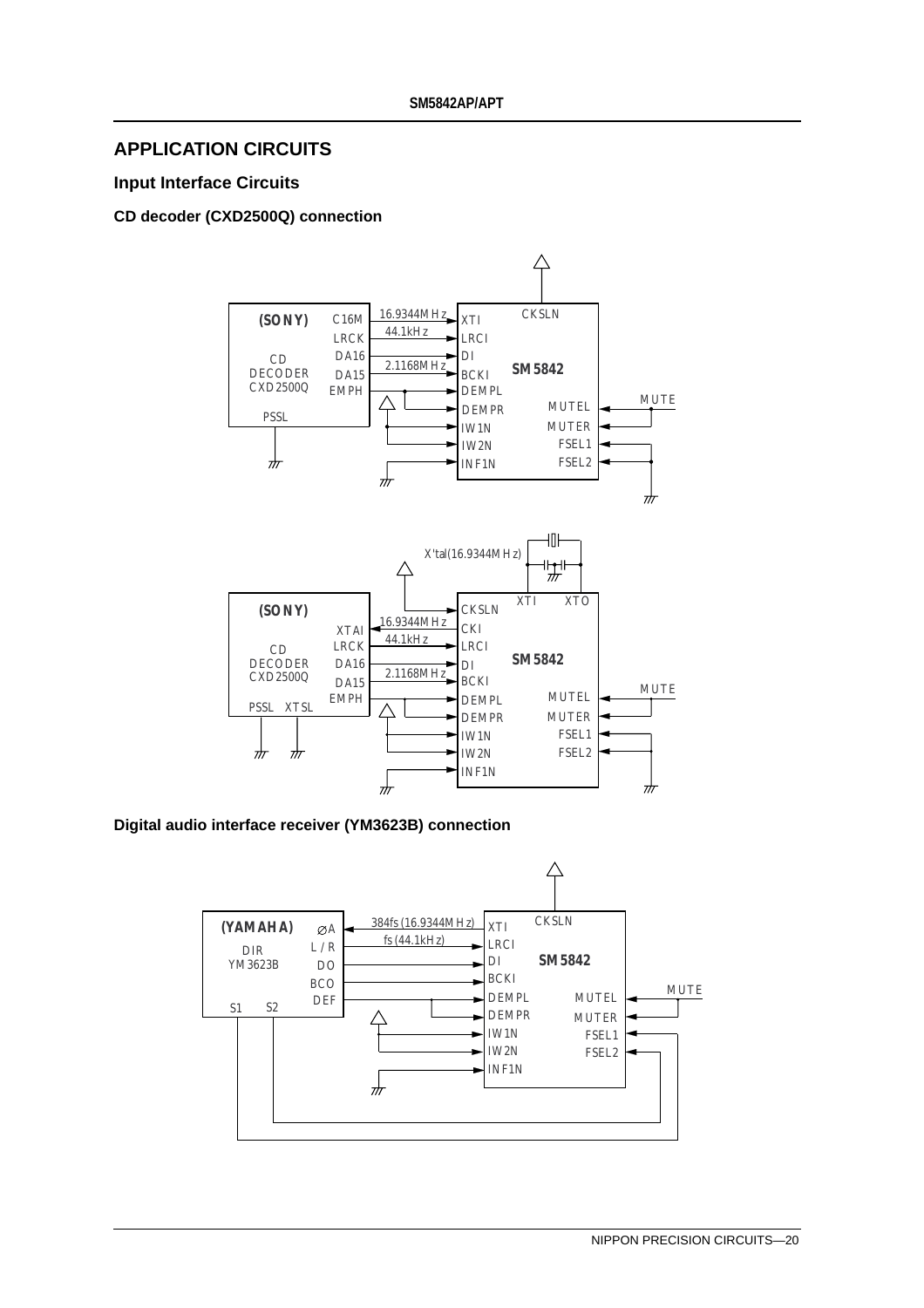### **Output Interface Circuits**

### **20-bit input** Σ∆ **DAC (SM5864AP) connection 1**

#### **384fs**



**512fs**

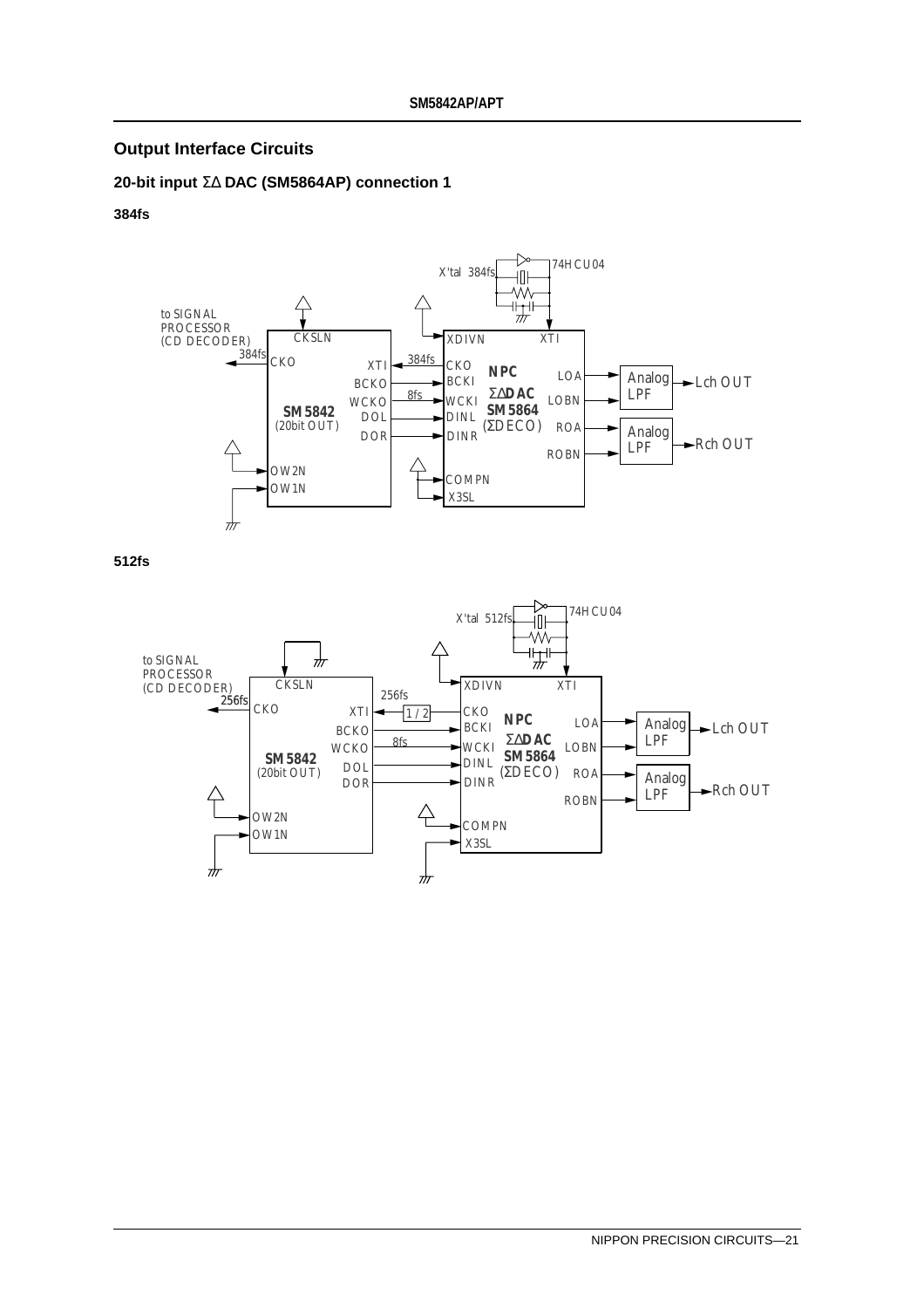#### **20-bit input** Σ∆ **DAC (SM5864AP) connection 2**

#### **L/R-channel independent complementary PWM output**



#### **20-bit input R** − **2R DAC (PCM63P) connection**

**L/R-channel independent**